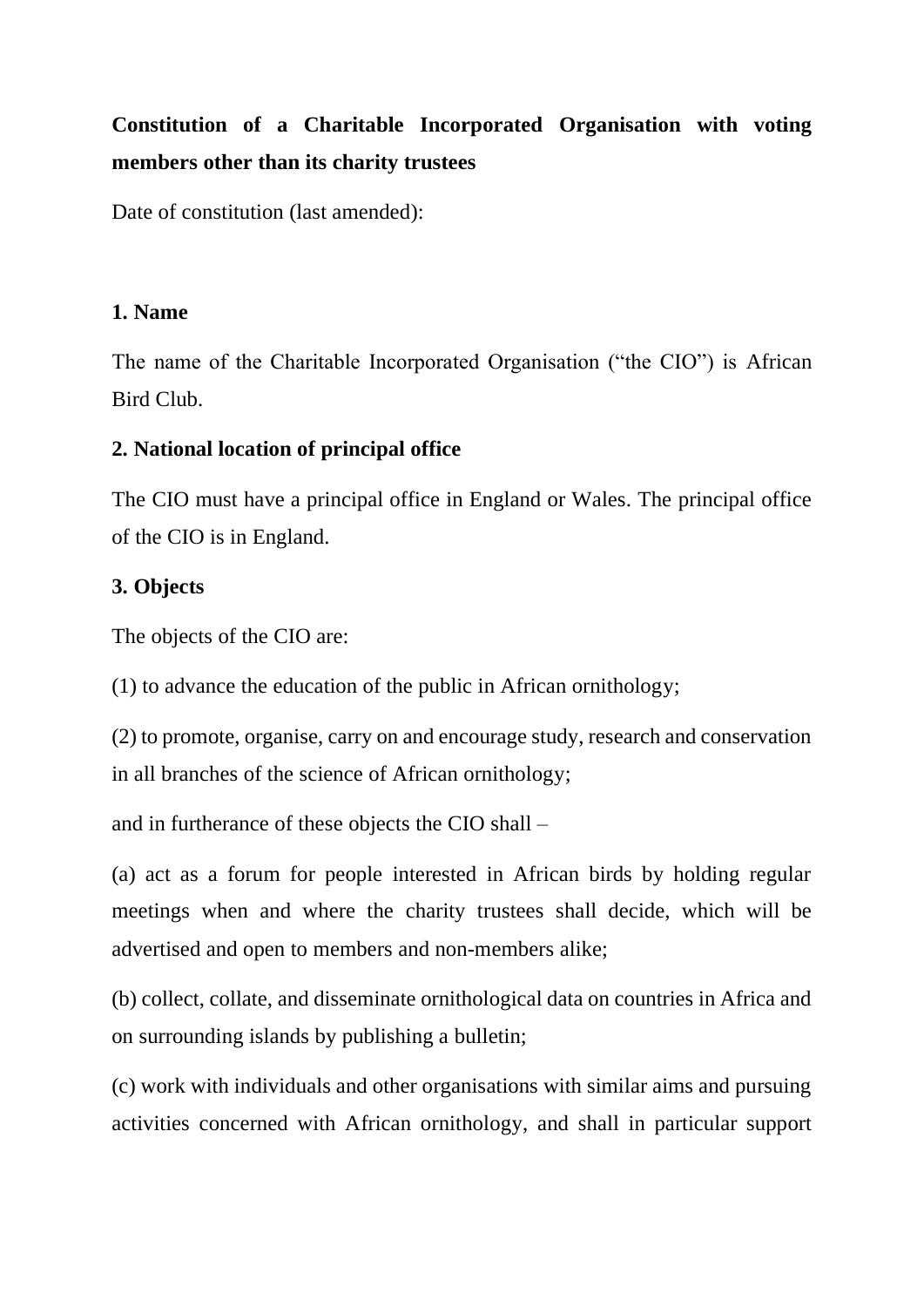individuals, societies and journals within Africa, provided that such support is in furtherance of exclusively charitable objects; and

(d) encourage members to carry out research on African birds and their habitats.

# **4. Powers**

The CIO has power to do anything which is calculated to further its objects or is conducive or incidental to doing so. In particular, the CIO's powers include power to:

(1) raise funds. In doing so, the CIO must not undertake any substantial permanent trading activity and must comply with any relevant statutory regulations;

(2) establish and maintain a conservation fund;

(3) borrow money and to charge the whole or any part of its property as security for the repayment of the money borrowed. The CIO must comply as appropriate with sections 124 and 125 of the Charities Act 2011 if it wishes to mortgage land;

(4) buy, take on lease or in exchange, hire or otherwise acquire any property and to maintain and equip it for use;

(5) sell, lease or otherwise dispose of all or any part of the property belonging to the CIO. In exercising this power, the CIO must comply as appropriate with sections 117 and 119-123 of the Charities Act 2011;

(6) employ and remunerate such staff as are necessary for carrying out the work of the CIO. The CIO may employ or remunerate a charity trustee only to the extent that it is permitted to do so by clause 6 (Benefits and payments to charity trustees and connected persons) and provided it complies with the conditions of that clause;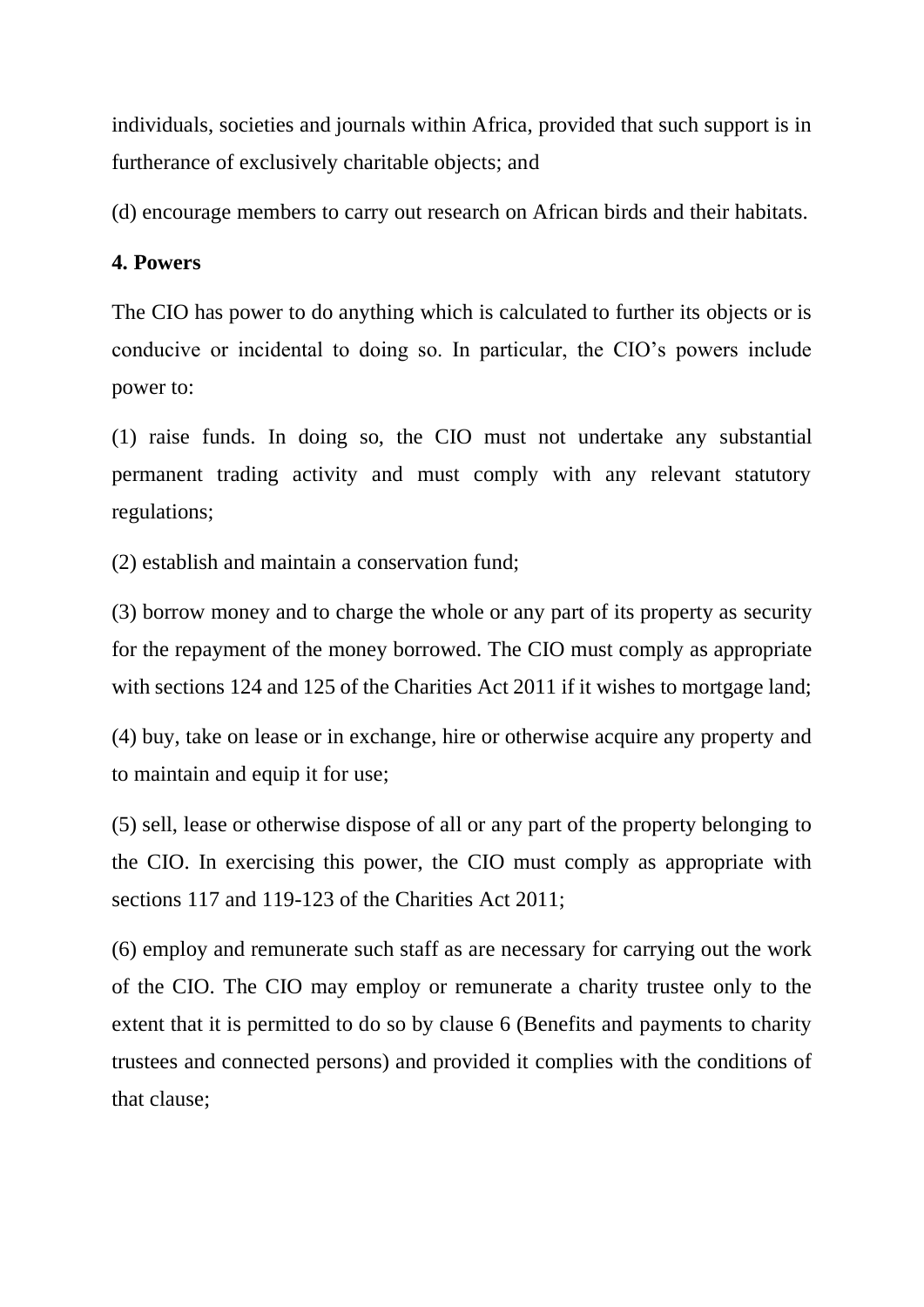(7) deposit or invest funds, employ a professional fund-manager, and arrange for the investments or other property of the CIO to be held in the name of a nominee, in the same manner and subject to the same conditions as the trustees of a trust are permitted to do by the Trustee Act 2000;

(8) co-operate with other charities, voluntary bodies and statutory authorities, and to exchange information and advice with them;

(9) establish or support any charitable trusts, associations or institutions formed for any of the charitable purposes included in the objects;

(10) acquire, merge with or enter into any partnership or joint venture arrangement with any other charity formed for any of the objects;

(11) set aside income as a reserve against future expenditure but only in accordance with a written policy about reserves;

(12) obtain and pay for such goods and services as are necessary for carrying out the work of the CIO.

#### **5. Application of income and property**

(1) The income and property of the CIO must be applied solely towards the promotion of the objects.

(a) A charity trustee is entitled to be reimbursed from the property of the CIO or may pay out of such property reasonable expenses properly incurred by him or her when acting on behalf of the CIO.

(b) A charity trustee may benefit from trustee indemnity insurance cover purchased at the CIO's expense in accordance with, and subject to the conditions in, section 189 of the Charities Act 2011.

(2) None of the income or property of the CIO may be paid or transferred directly or indirectly by way of dividend, bonus or otherwise by way of profit to any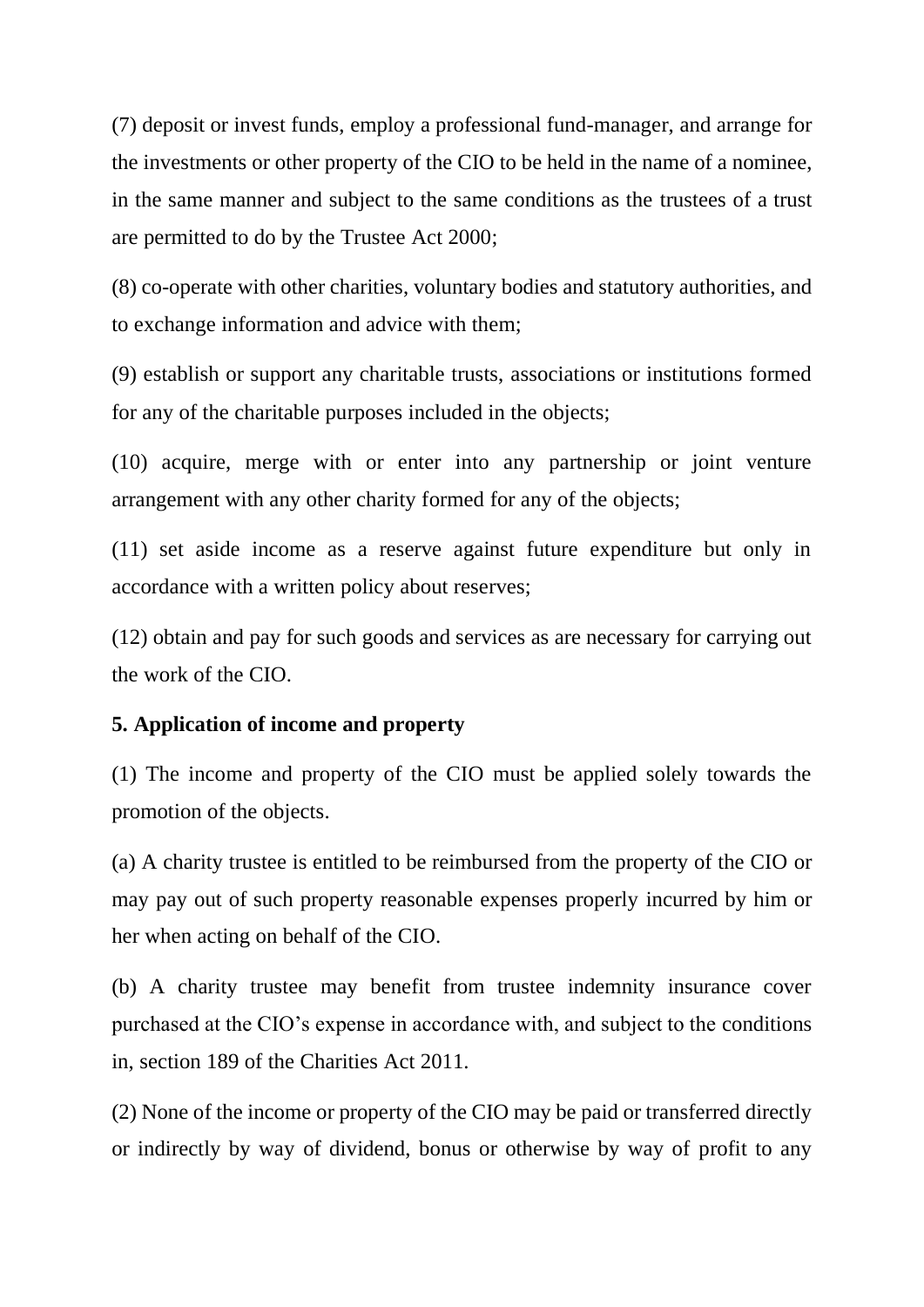member of the CIO. This does not prevent a member who is not also a charity trustee receiving:

(a) a benefit from the CIO as a beneficiary of the CIO;

(b) reasonable and proper remuneration for any goods or services supplied to the CIO.

(3) Nothing in this clause shall prevent a charity trustee or connected person receiving any benefit or payment which is authorised by clause 6.

#### **6. Benefits and payments to charity trustees and connected persons**

#### **(1) General provisions**

No charity trustee or connected person may:

(a) buy or receive any goods or services from the CIO on terms preferential to those applicable to members of the public;

(b) sell goods, services, or any interest in land to the CIO;

(c) be employed by, or receive any remuneration from, the CIO;

(d) receive any other financial benefit from the CIO;

unless the payment or benefit is permitted by sub-clause (2) of this clause, or authorised by the court or the prior written consent of the Charity Commission has been obtained. In this clause, a "financial benefit" means a benefit, direct or indirect, which is either money or has a monetary value.

#### **(2) Scope and powers permitting trustees' or connected persons' benefits**

(a) A charity trustee or connected person may receive a benefit from the CIO as a beneficiary of the CIO provided that a majority of the trustees do not benefit in this way.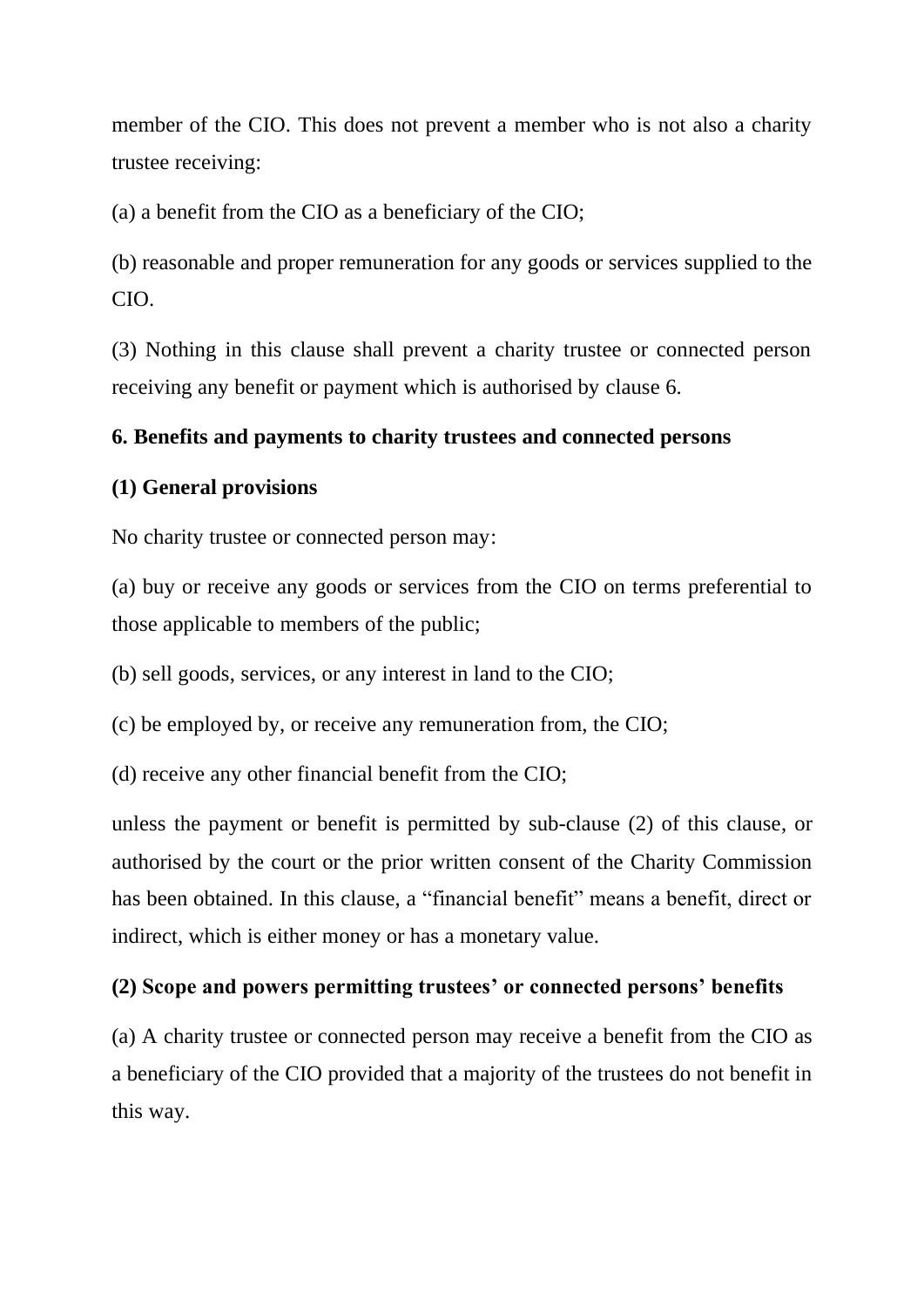(b) A charity trustee or connected person may enter into a contract for the supply of services, or of goods that are supplied in connection with the provision of services, to the CIO where that is permitted in accordance with, and subject to the conditions in, sections 185 to 188 of the Charities Act 2011.

(c) Subject to sub-clause (3) of this clause a charity trustee or connected person may provide the CIO with goods that are not supplied in connection with services provided to the CIO by the charity trustee or connected person.

(d) A charity trustee or connected person may receive interest on money lent to the CIO at a reasonable and proper rate which must be not more than the Bank of England bank rate (also known as the base rate).

(e) A charity trustee or connected person may receive rent for premises let by the trustee or connected person to the CIO. The amount of the rent and the other terms of the lease must be reasonable and proper. The charity trustee concerned must withdraw from any meeting at which such a proposal or the rent or other terms of the lease are under discussion.

(f) A charity trustee or connected person may take part in the normal trading and fundraising activities of the CIO on the same terms as members of the public.

#### **(3) Payment for supply of goods only – controls**

The CIO and its charity trustees may only rely upon the authority provided by sub-clause  $(2)(c)$  of this clause if each of the following conditions is satisfied:

(a) The amount or maximum amount of the payment for the goods is set out in a written agreement between the CIO and the charity trustee or connected person supplying the goods ("the supplier").

(b) The amount or maximum amount of the payment for the goods does not exceed what is reasonable in the circumstances for the supply of the goods in question.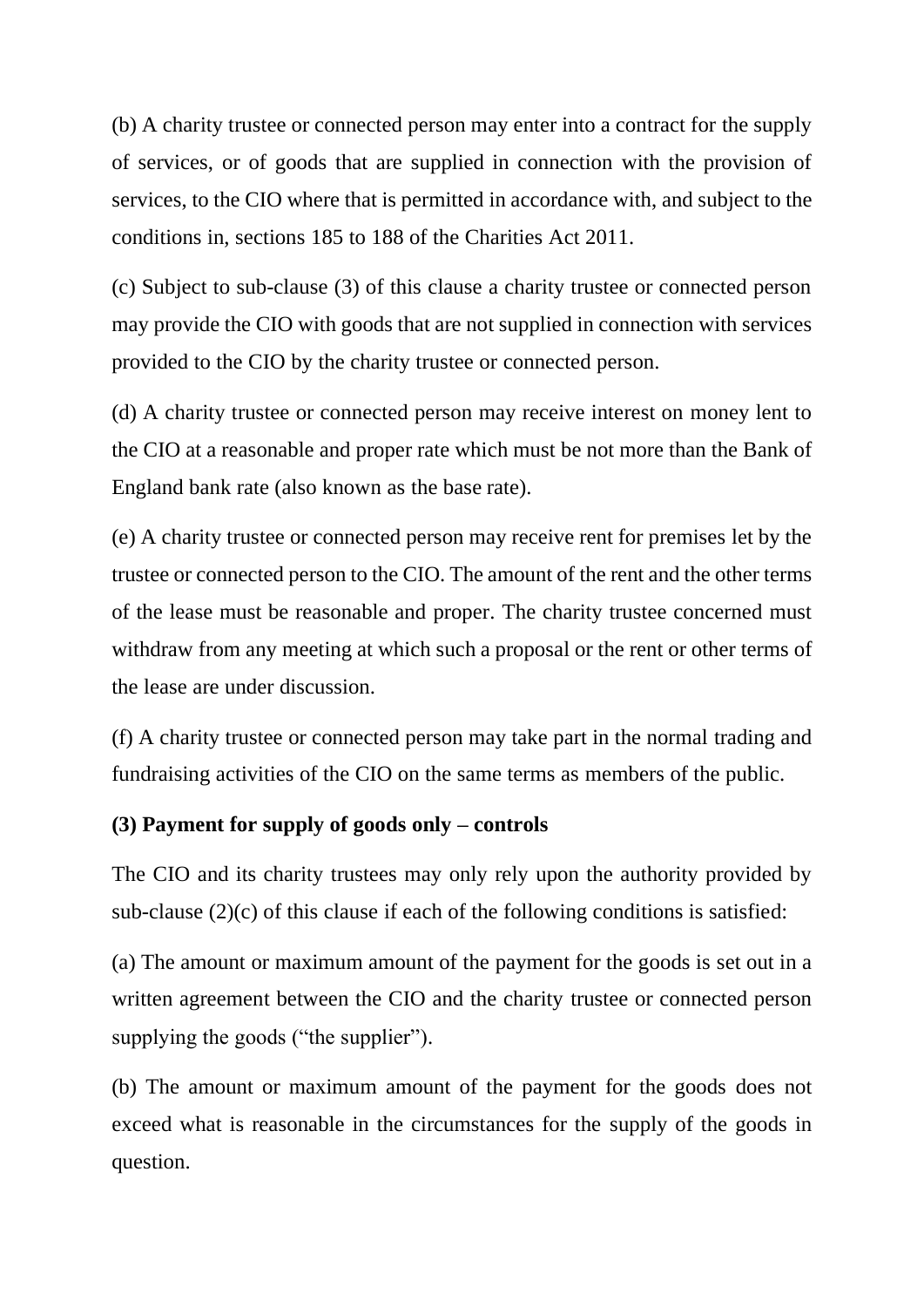(c) The other charity trustees are satisfied that it is in the best interests of the CIO to contract with the supplier rather than with someone who is not a charity trustee or connected person. In reaching that decision the charity trustees must balance the advantage of contracting with a charity trustee or connected person against the disadvantages of doing so.

(d) The supplier is absent from the part of any meeting at which there is discussion of the proposal to enter into a contract or arrangement with him or her or it with regard to the supply of goods to the CIO.

(e) The supplier does not vote on any such matter and is not to be counted when calculating whether a quorum of charity trustees is present at the meeting.

(f) The reason for their decision is recorded by the charity trustees in the minute book.

(g) A majority of the charity trustees then in office are not in receipt of remuneration or payments authorised by clause 6.

(4) In sub-clauses (2) and (3) of this clause:

(a) "the CIO" includes any company in which the CIO:

(i) holds more than 50% of the shares; or

(ii) controls more than 50% of the voting rights attached to the shares; or

(iii) has the right to appoint one or more directors to the board of the company;

(b) "connected person" includes any person within the definition set out in clause 32 (Interpretation).

#### **7. Conflicts of interest and conflicts of loyalty**

A charity trustee must: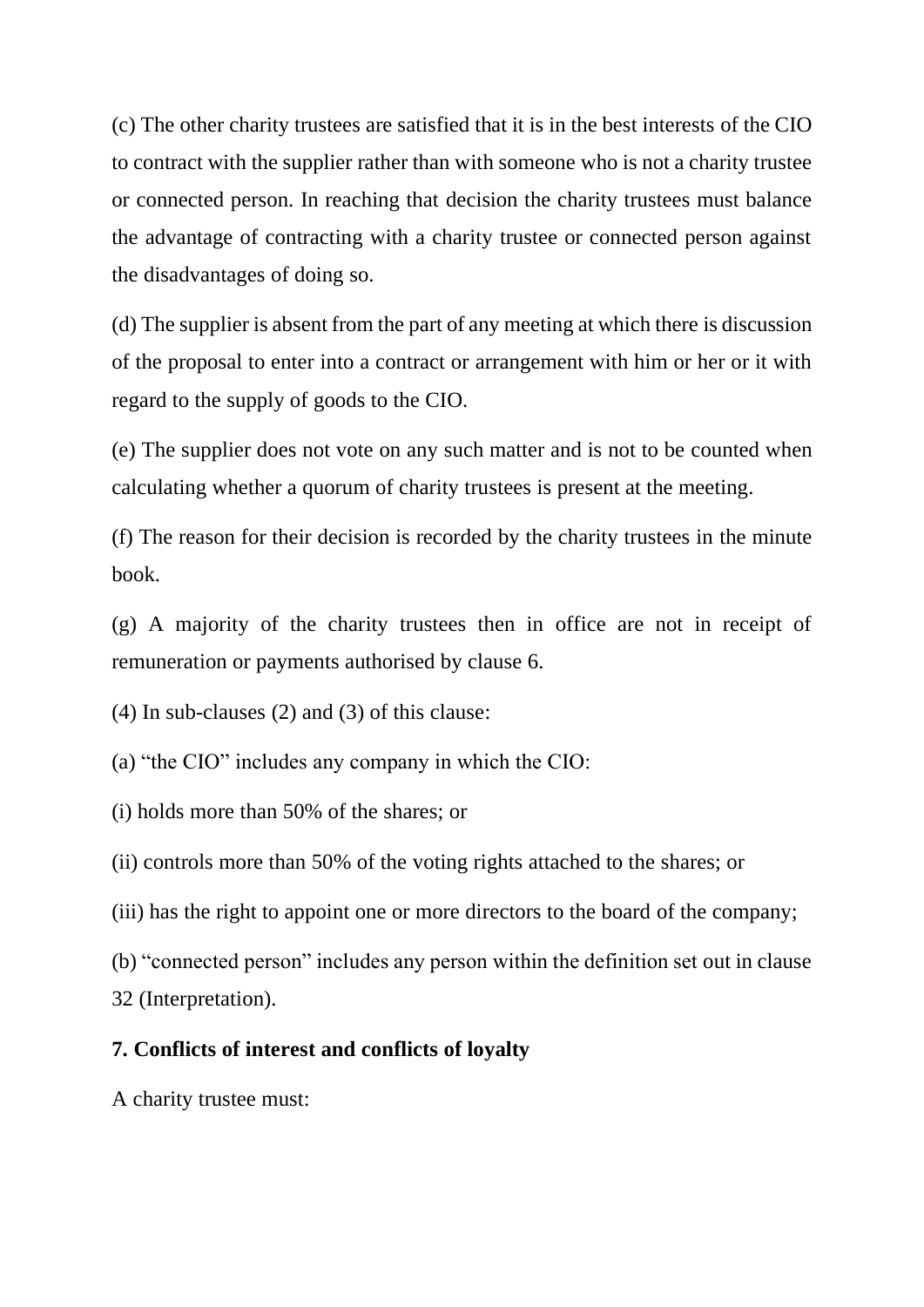(a) declare the nature and extent of any interest, direct or indirect, which he or she has in a proposed transaction or arrangement with the CIO or in any transaction or arrangement entered into by the CIO which has not previously been declared; and

(b) unless requested to provide information before leaving that discussion, absent himself or herself from any discussions of the charity trustees in which it is possible that a conflict of interest will arise between his or her duty to act solely in the interests of the CIO and any personal interest (including but not limited to any financial interest).

Any charity trustee absenting himself or herself from any discussions in accordance with this clause must not vote or be counted as part of the quorum in any decision of the charity trustees on the matter.

# **8. Liability of members to contribute to the assets of the CIO if it is wound up**

If the CIO is wound up, the members of the CIO have no liability to contribute to its assets and no personal responsibility for settling its debts and liabilities.

#### **9. Membership of the CIO**

#### **(1) Admission of new members**

#### **(a) Eligibility**

Membership of the CIO is open to anyone who is interested in furthering its purposes, and who, by applying for membership, has indicated his, her or its agreement to become a member and acceptance of the duty of members set out in sub-clause (3) of this clause.

A member may be an individual, a corporate body or an organisation which is not incorporated.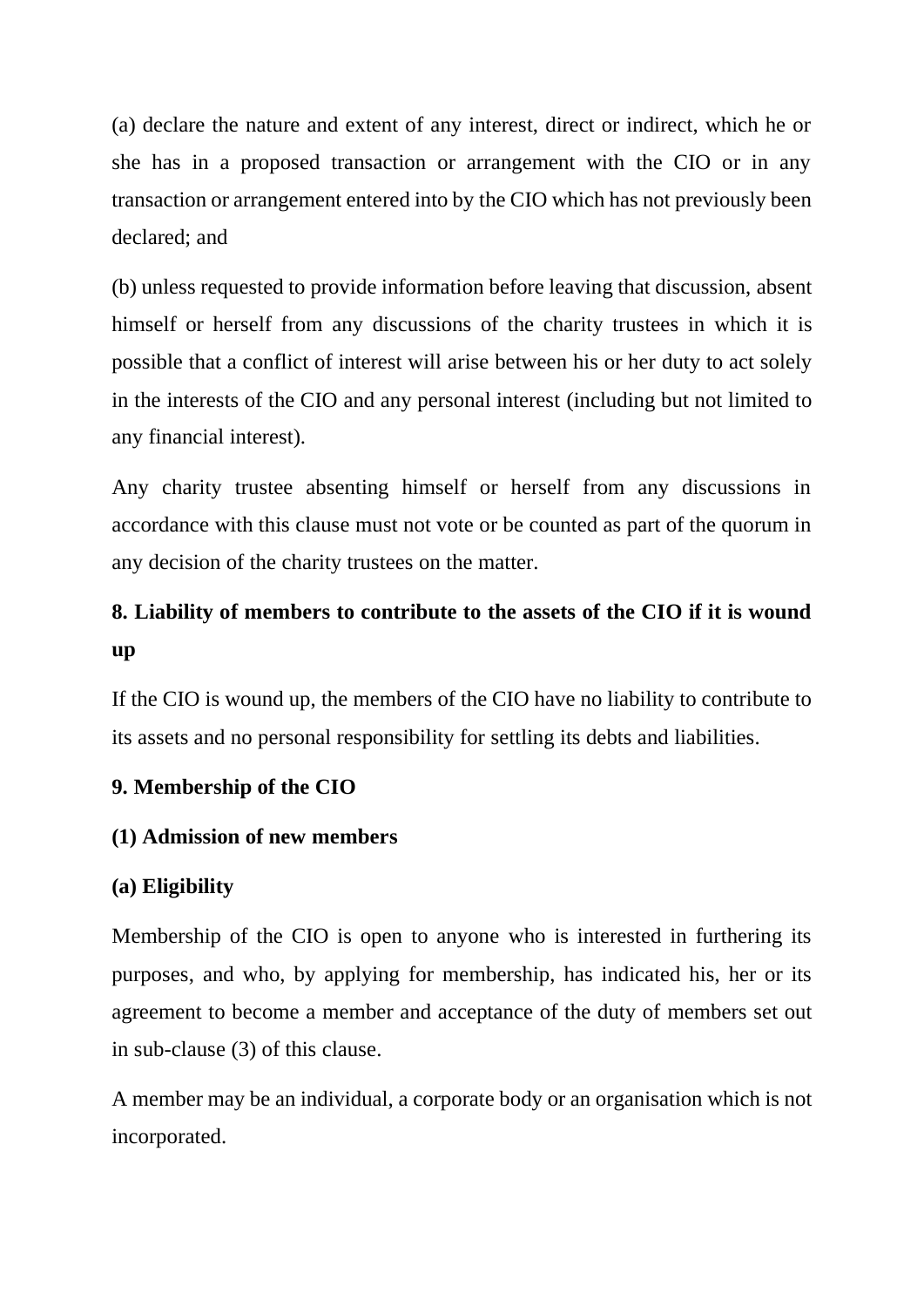# **(b) Admission procedure**

The charity trustees:

(i) may require applications for membership to be made in any reasonable way that they decide;

(ii) may refuse an application for membership if they believe that it is in the best interests of the CIO for them to do so;

(iiii) shall, if they decide to refuse an application for membership, give the applicant their reasons for doing so, within 21 days of the decision being taken, and give the applicant the opportunity to appeal against the refusal; and

(iv) shall give fair consideration to any such appeal, and shall inform the applicant of their decision, but any decision to confirm refusal of the application for membership shall be final.

# **(2) Transfer of membership**

Membership of the CIO cannot be transferred to anyone else.

# **(3) Duty of members**

It is the duty of each member of the CIO to exercise his or her powers as a member of the CIO in the way he or she decides in good faith would be most likely to further the purposes of the CIO.

# **(4) Termination of membership**

(a) Membership of the CIO comes to an end if:

(i) the member dies, or, in the case of an organisation (or the representative of an organisation) that organisation ceases to exist; or

(ii) the member sends a notice of resignation to the charity trustees;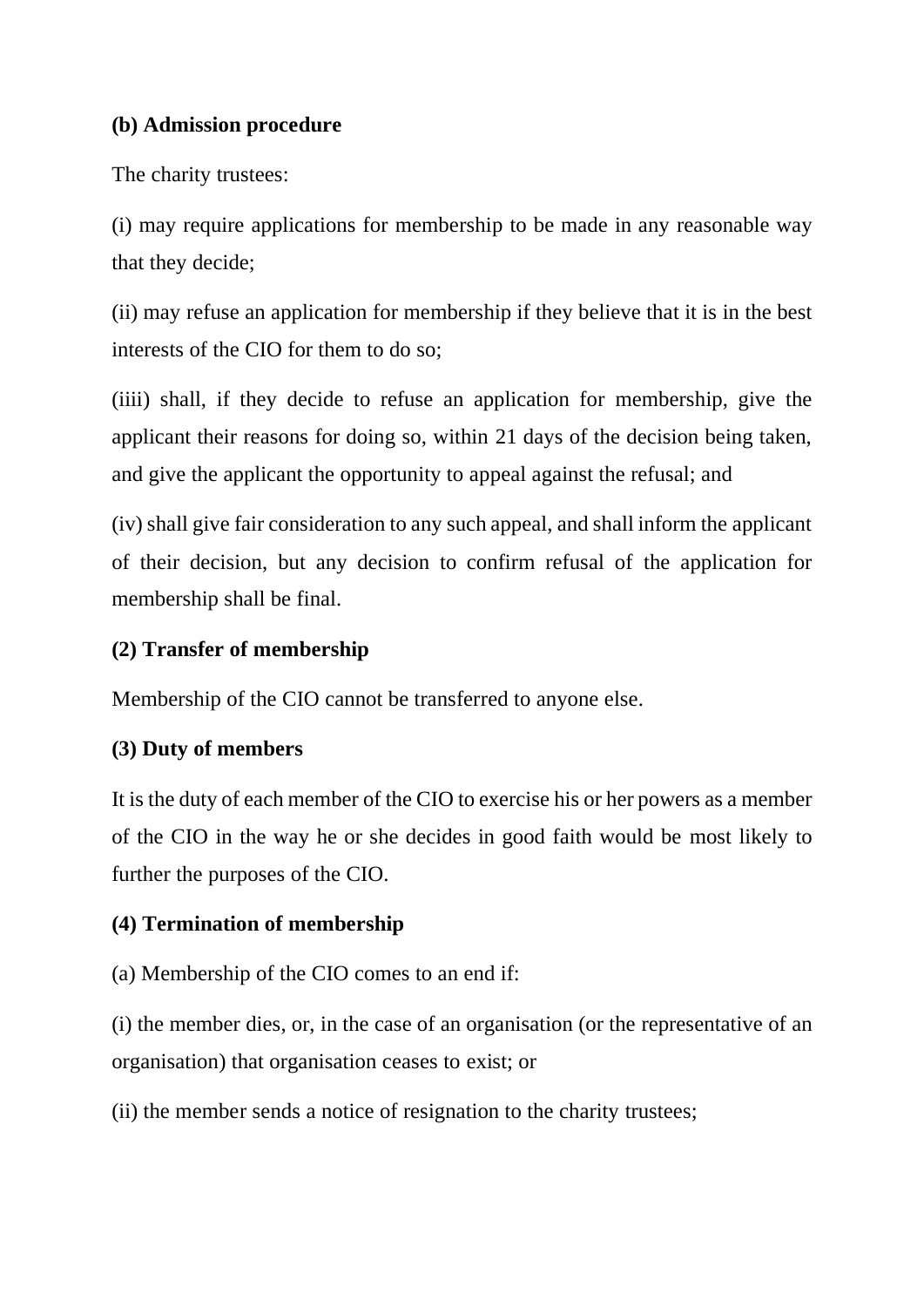(iii) any sum of money owed by the member to the CIO is not paid in full within six months of its falling due; or

(iv) the charity trustees decide that it is in the best interests of the CIO that the member in question should be removed from membership, and pass a resolution to that effect.

(b) Before the charity trustees take any decision to remove someone from membership of the CIO they must:

(i) inform the member of the reasons why it is proposed to remove him, her or it from membership;

(ii) give the member at least 21 clear days' notice in which to make representations to the charity trustees as to why he, she or it should not be removed from membership;

(iii) at a duly constituted meeting of the charity trustees, consider whether or not the member should be removed from membership;

(iv) consider at that meeting any representations which the member makes as to why the member should not be removed; and

(v) allow the member, or the member's representative, to make those representations in person at that meeting, if the member so chooses.

#### **(5) Membership fees**

The CIO may require members, except honorary members elected by the charity trustees, to pay reasonable membership fees to the CIO.

#### **(6) Informal or associate (non-voting) membership**

(a) The charity trustees may create associate or other classes of non-voting membership, and may determine the rights and obligations of any such members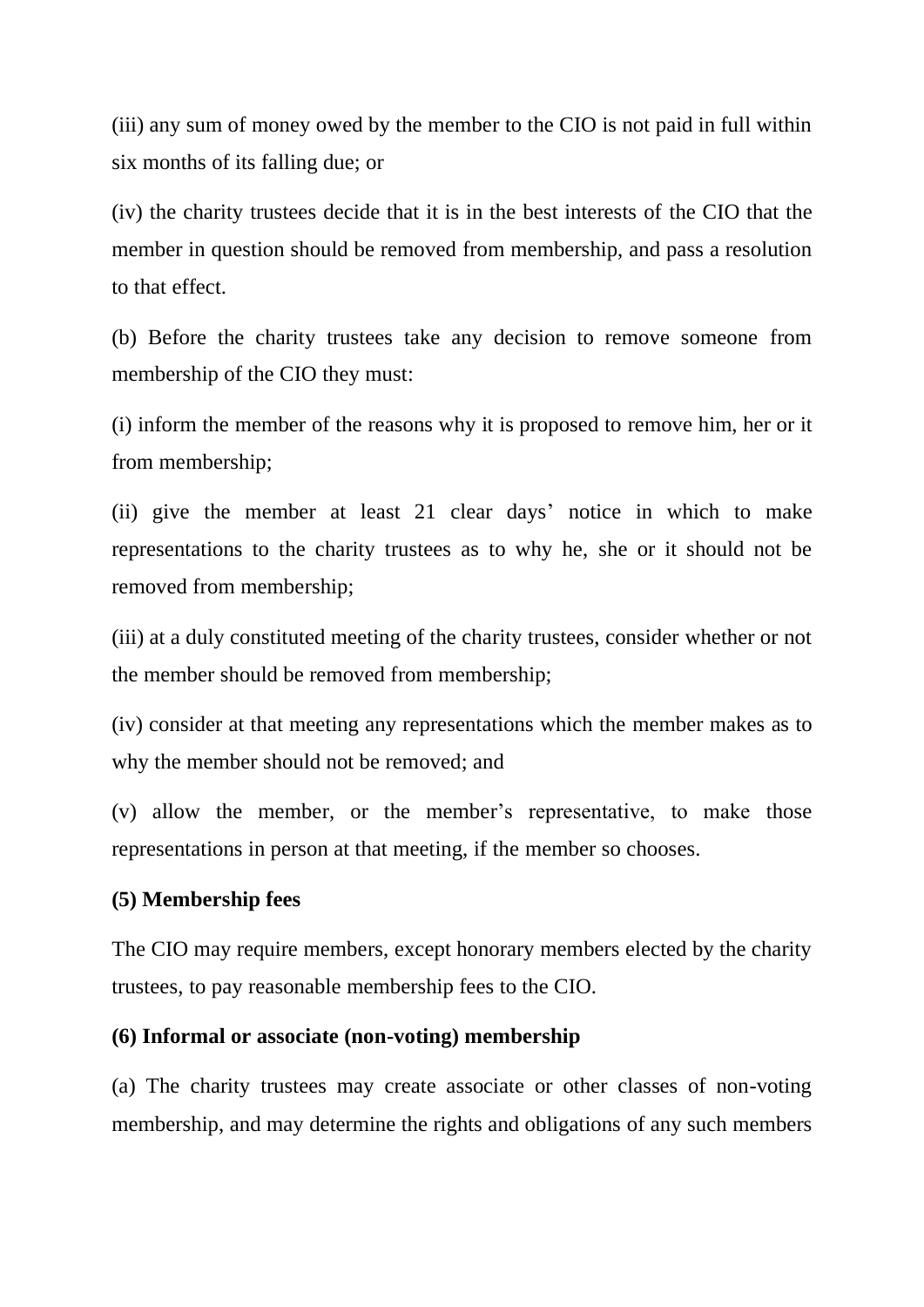(including payment of membership fees), and the conditions for admission to, and termination of membership of, any such class of members.

(b) Other references in this constitution to "members" and "membership" do not apply to non-voting members, and non-voting members do not qualify as members for any purpose under the Charities Acts, General Regulations or Dissolution Regulations.

### **10. Members' decisions**

### **(1) General provisions**

Except for those decisions that must be taken in a particular way as indicated in sub-clause (4) of this clause, decisions of the Members of the CIO may be taken either by vote at a general meeting as provided in sub-clause (2) of this clause or by written resolution as provided in sub-clause (3) of this clause.

### **(2) Taking ordinary decisions by vote**

Subject to sub-clause (4) of this clause, any decision of the members of the CIO may be taken by means of a resolution at a general meeting. Such a resolution may be passed by a simple majority of votes cast at the meeting.

# **(3) Taking ordinary decisions by written resolution without a general meeting**

(a) Subject to sub-clause (4) of this clause, a resolution in writing agreed by a simple majority of all the members who would have been entitled to vote upon it had it been proposed at a general meeting shall be effective, provided that:

(i) a copy of the proposed resolution has been sent to all the members eligible to vote; and

(ii) a simple majority of members has signified its agreement to the resolution in a document or documents which are received at the principal office within the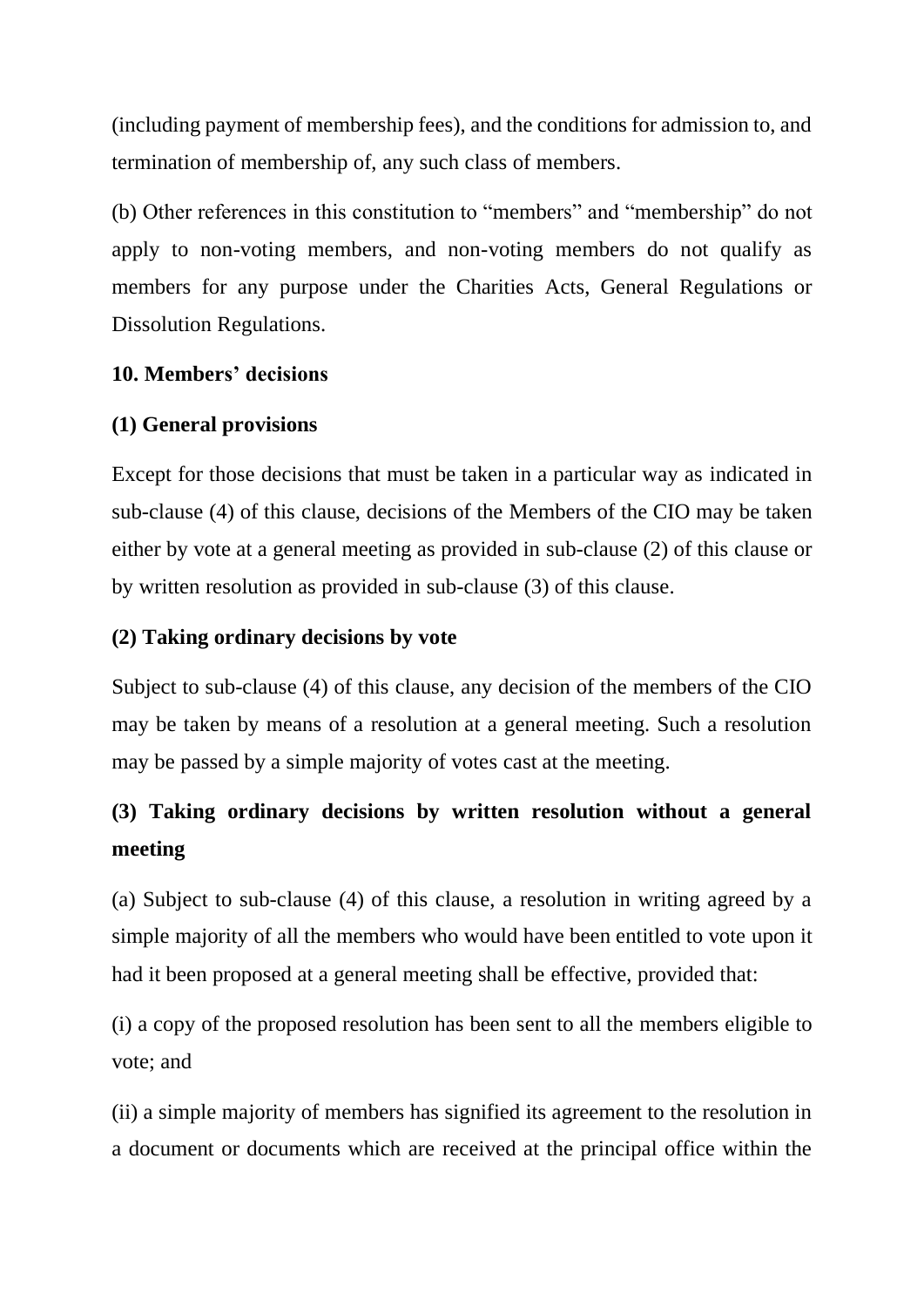period of 28 days beginning with the circulation date. The document signifying a member's agreement must be authenticated by their signature (or in the case of an organisation which is a member, by execution according to its usual procedure), by a statement of their identity accompanying the document, or in such other manner as the CIO has specified.

(b) The resolution in writing may comprise several copies to which one or more members has signified their agreement.

(c) Eligibility to vote on the resolution is limited to members who are members of the CIO on the date when the proposal is first circulated in accordance with paragraph (a) above.

(d) Not less than 10% of the members of the CIO may request the charity trustees to make a proposal for decision by the members.

(e) The charity trustees must within 21 days of receiving such a request comply with it if:

(i) The proposal is not frivolous or vexatious, and does not involve the publication of defamatory material;

(ii) The proposal is stated with sufficient clarity to enable effect to be given to it if it is agreed by the members; and

(iii) Effect can lawfully be given to the proposal if it is so agreed.

(f) Paragraphs (a) to (c) above apply to a proposal made at the request of members.

#### **(4) Decisions that must be taken in a particular way**

(a) Any decision to remove a trustee must be taken in accordance with clause 15(2).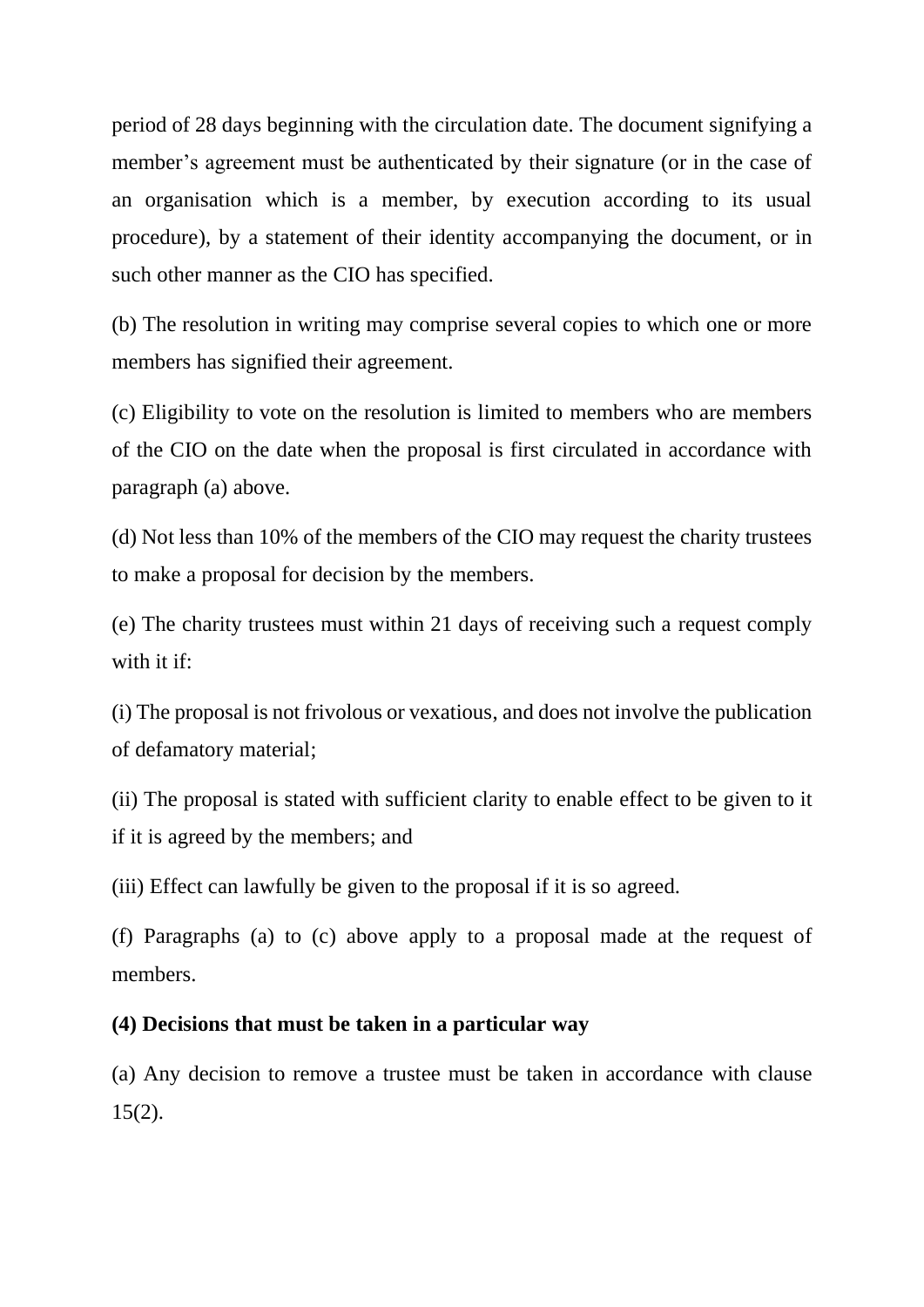(b) Any decision to amend this constitution must be taken in accordance with clause 30 of this constitution (Amendment of Constitution).

(c) Any decision to wind up or dissolve the CIO must be taken in accordance with clause 31 of this constitution (Voluntary winding up or dissolution). Any decision to amalgamate or transfer the undertaking of the CIO to one or more other CIOs must be taken in accordance with the provisions of the Charities Act 2011.

#### **11. General meetings of members**

#### **(1) Types of general meeting**

There must be an annual general meeting (AGM) of the members of the CIO. The first AGM must be held within 18 months of the registration of the CIO, and subsequent AGMs must be held at intervals of not more than 15 months. The AGM must receive the annual statement of accounts (duly audited or examined where applicable) and the trustees' annual report, and must elect trustees as required under clause 13.

Other general meetings of the members of the CIO may be held at any time.

All general meetings must be held in accordance with the following provisions.

#### **(2) Calling general meetings**

(a) The charity trustees:

(i) must call the annual general meeting of the members of the CIO in accordance with sub-clause (1) of this clause, and identify it as such in the notice of the meeting; and

(ii) may call any other general meeting of the members at any time.

(b) The charity trustees must, within 21 days, call a general meeting of the members of the CIO if: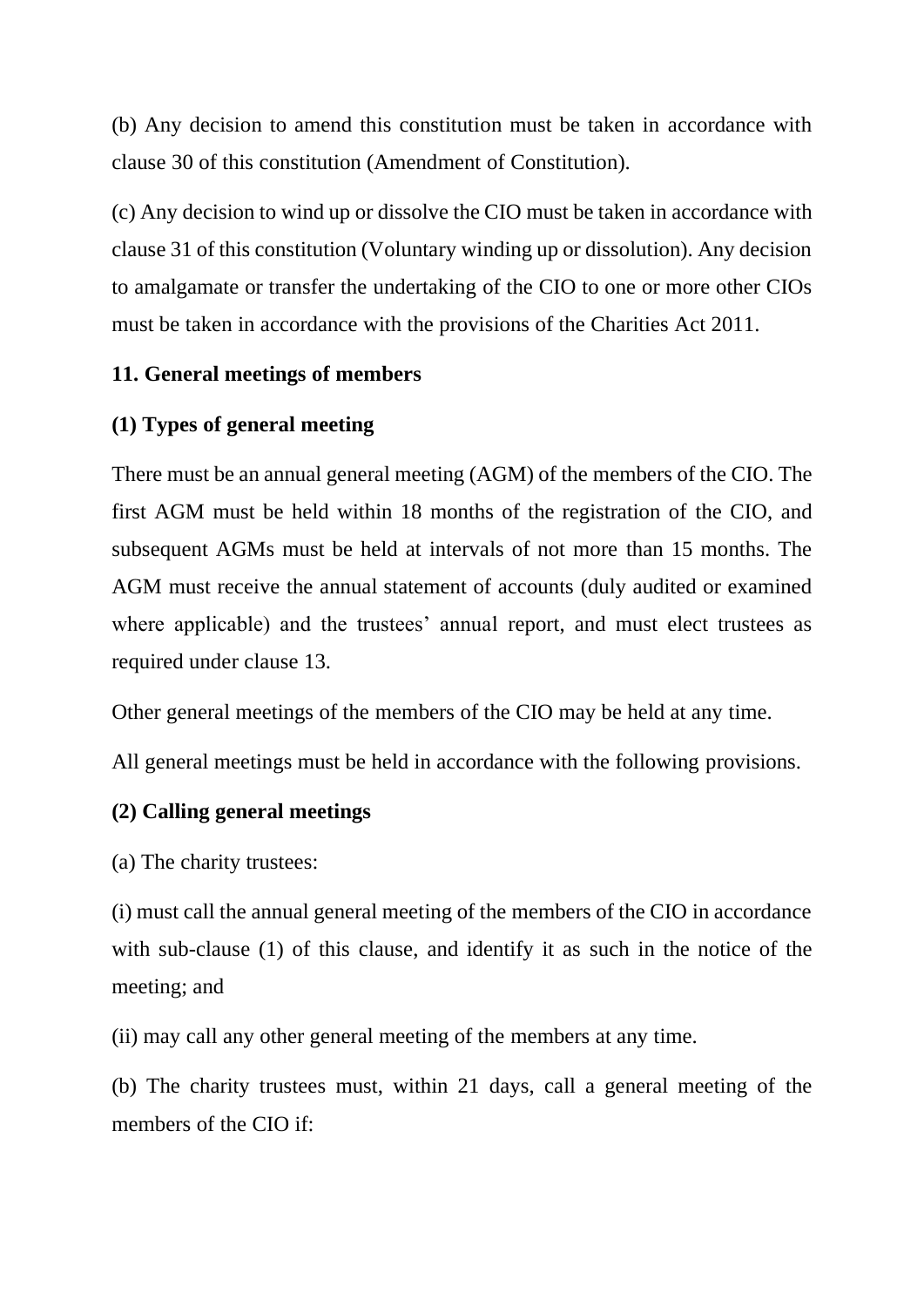(i) they receive a request to do so from at least 10% of the members of the CIO; and

(ii) the request states the general nature of the business to be dealt with at the meeting, and is authenticated by the member(s) making the request.

(c) If, at the time of any such request, there has not been any general meeting of the members of the CIO for more than 12 months, then sub-paragraph (b)(i) of this sub-clause shall have effect as if 5% were substituted for 10%.

(d) Any such request may include particulars of a resolution that may properly be proposed, and is intended to be proposed, at the meeting.

(e) A resolution may only properly be proposed if it is lawful, and is not defamatory, frivolous or vexatious.

(f) Any general meeting called by the charity trustees at the request of the members of the CIO must be held within 28 days from the date on which it is called.

(g) If the charity trustees fail to comply with this obligation to call a general meeting at the request of its members, then the members who requested the meeting may themselves call a general meeting.

(h) A general meeting called in this way must be held not more than 3 months after the date when the members first requested the meeting.

(i) The CIO must reimburse any reasonable expenses incurred by the members calling a general meeting by reason of the failure of the charity trustees to duly call the meeting, but the CIO shall be entitled to be indemnified by the charity trustees who were responsible for such failure.

#### **(3) Notice of general meetings**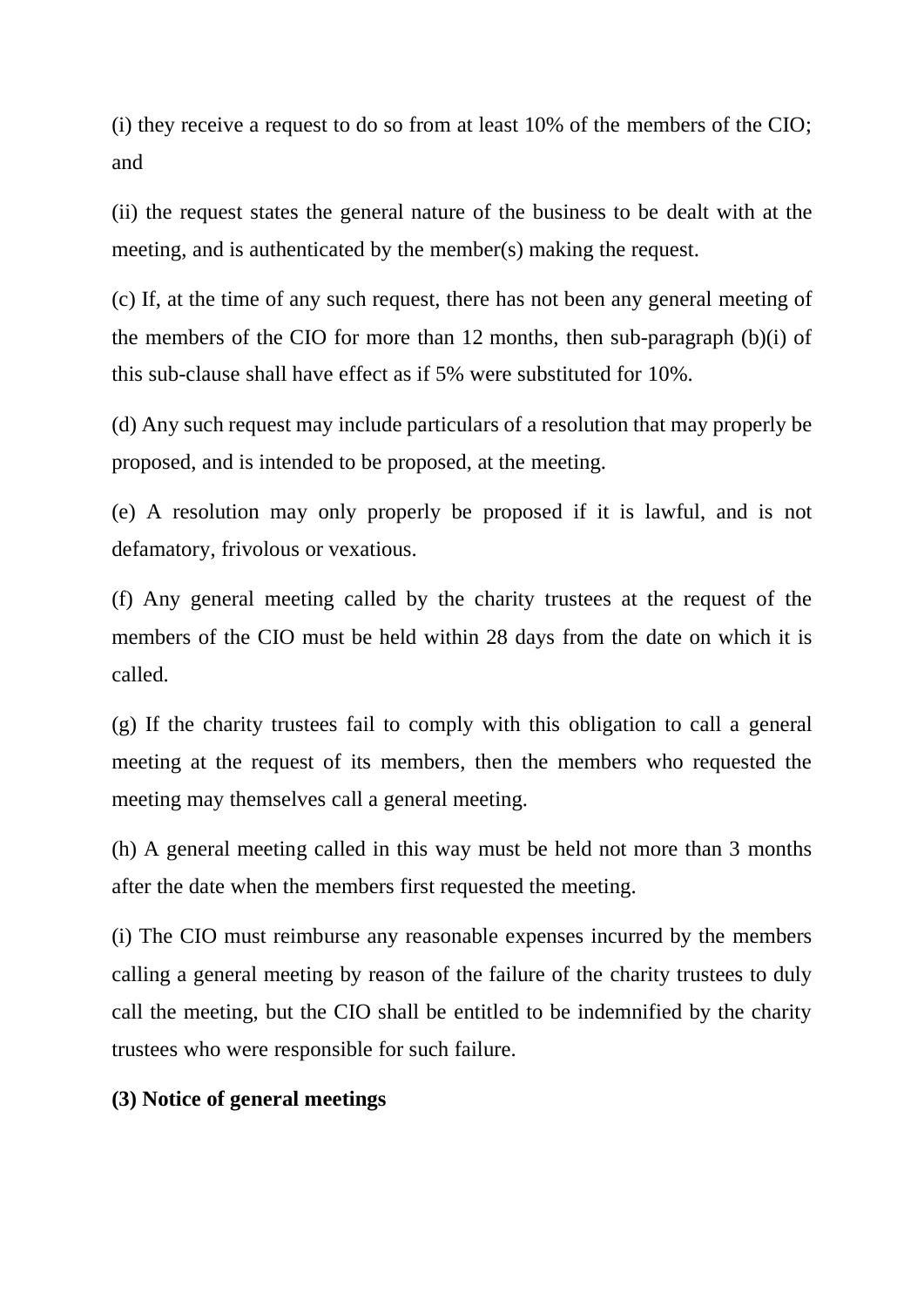(a) The charity trustees, or as the case may be, the relevant members of the CIO, must give at least 14 clear days' notice of any general meeting to all of the members, and to any charity trustee of the CIO who is not a member.

(b) If it is agreed by not less than 90% of all members of the CIO, any resolution may be proposed and passed at the meeting even though the requirements of paragraph (a) above have not been met. This paragraph does not apply where a specified period of notice is strictly required by another clause in this constitution, by the Charities Act 2011 or by the General Regulations.

(c) The notice of any general meeting must:

(i) state the time and date of the meeting;

(ii) give the address at which the meeting is to take place;

(iii) give particulars of any resolution which is to be moved at the meeting, and of the general nature of any other business to be dealt with at the meeting; and

(iv) if a proposal to alter the constitution of the CIO is to be considered at the meeting, include the text of the proposed alteration;

(v) include, with the notice for the AGM, the annual statement of accounts and trustees' annual report, details of persons standing for election or re-election as trustee, or where allowed under clause 24 (Use of electronic communications), details of where the information may be found on the CIO's website.

(d) Proof that an envelope containing a notice was properly addressed, prepaid and posted; or that an electronic form of notice was properly addressed and sent, shall be conclusive evidence that the notice was given. Notice shall be deemed to be given 48 hours after it was posted or sent.

(e) The proceedings of a meeting shall not be invalidated because a member who was entitled to receive notice of the meeting did not receive it because of accidental omission by the CIO.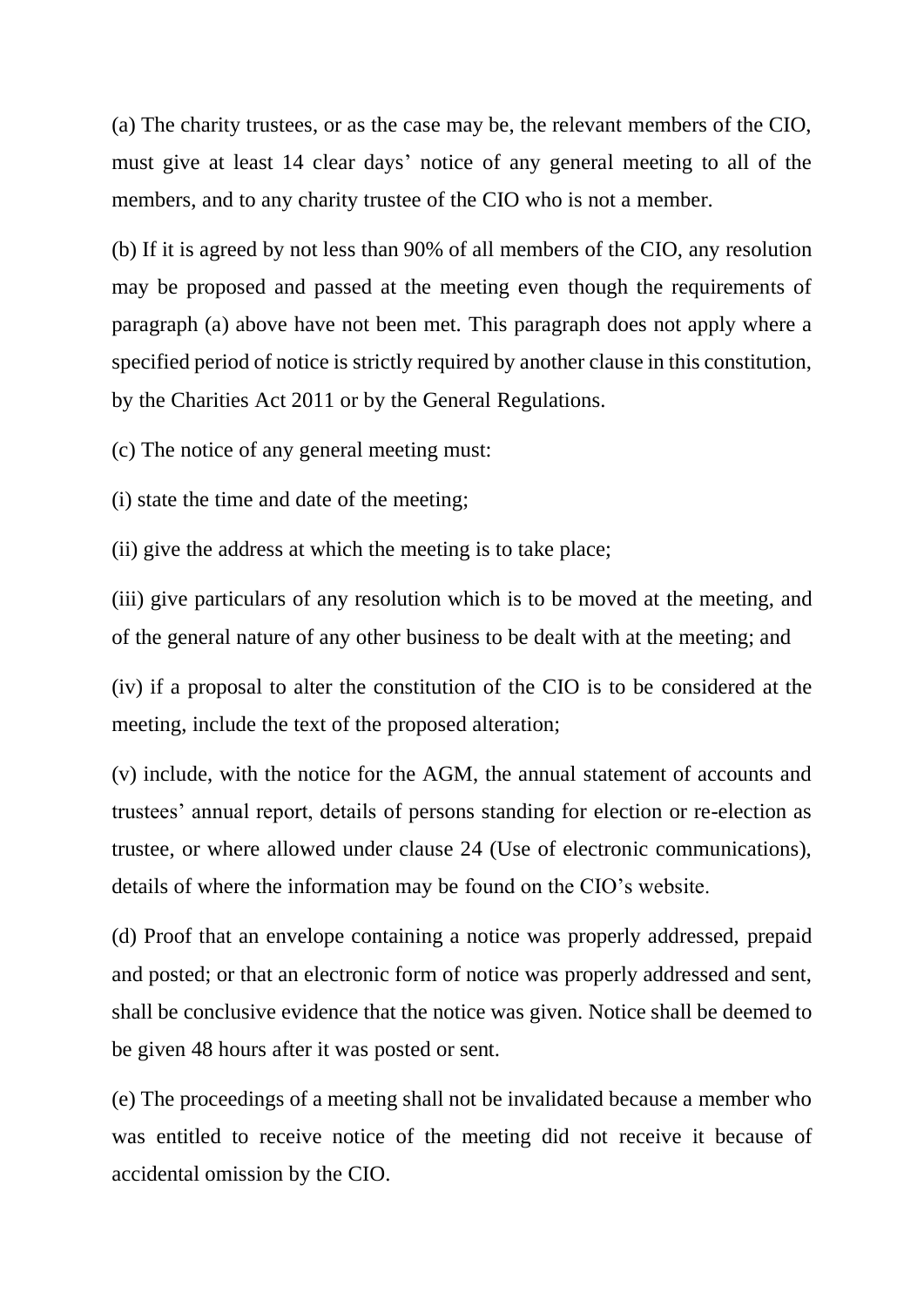#### **(4) Chairing of general meetings**

The person nominated as chair by the charity trustees under clause 19(2) (Chairing of meetings), shall, if present at the general meeting and willing to act, preside as chair of the meeting. Subject to that, the members of the CIO who are present at a general meeting shall elect a chair to preside at the meeting.

### **(5) Quorum at general meetings**

(a) No business may be transacted at any general meeting of the members of the CIO unless a quorum is present when the meeting starts.

(b) Subject to the following provisions, the quorum for general meetings shall be the smaller of 25% or 10 members. An organisation represented by a person present at the meeting in accordance with sub-clause (7) of this clause is counted as being present in person.

(c) If the meeting has been called by or at the request of the members and a quorum is not present within 15 minutes of the starting time specified in the notice of the meeting, the meeting is closed.

(d) If the meeting has been called in any other way and a quorum is not present within 15 minutes of the starting time specified in the notice of the meeting, the chair must adjourn the meeting. The date, time and place at which the meeting will resume must either be announced by the chair or be notified to the CIO's members at least seven clear days before the date on which it will resume.

(e) If a quorum is not present within 15 minutes of the start time of the adjourned meeting, the member or members present at the meeting constitute a quorum.

(f) If at any time during the meeting a quorum ceases to be present, the meeting may discuss issues and make recommendations to the trustees but may not make any decisions. If decisions are required which must be made by a meeting of the members, the meeting must be adjourned.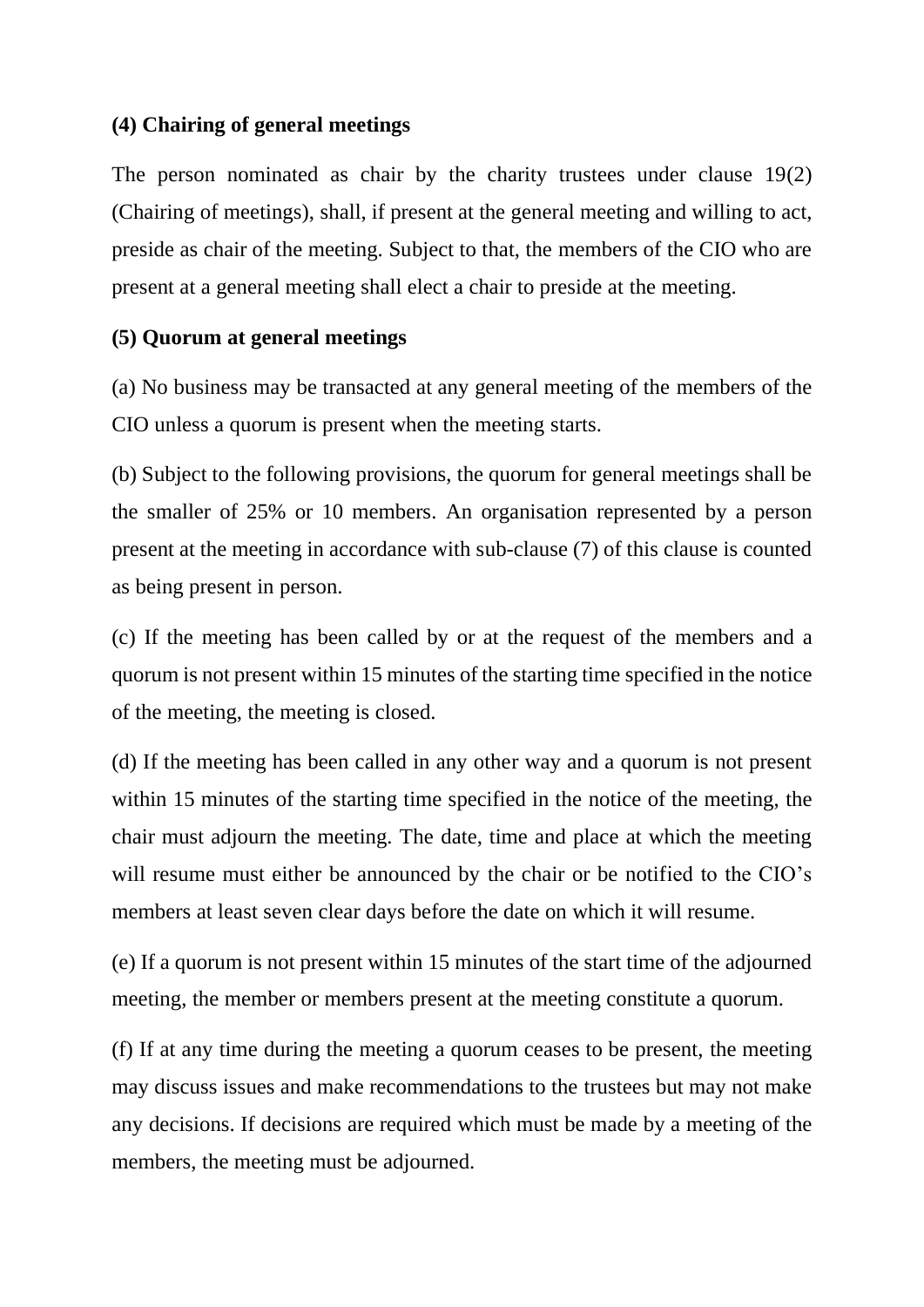#### **(6) Voting at general meetings**

(a) Any decision other than one falling within clause 10(4) (Decisions that must be taken in a particular way) shall be taken by a simple majority of votes cast at the meeting. Every member has one vote.

(b) A resolution put to the vote of a meeting shall be decided on a show of hands, unless (before or on the declaration of the result of the show of hands) a poll is duly demanded. A poll may be demanded by the chair or by at least 10% of the members present in person at the meeting.

(c) A poll demanded on the election of a person to chair the meeting or on a question of adjournment must be taken immediately. A poll on any other matter shall be taken, and the result of the poll shall be announced, in such manner as the chair of the meeting shall decide, provided that the poll must be taken, and the result of the poll announced, within 30 days of the demand for the poll.

(d) A poll may be taken:

(i) at the meeting at which it was demanded; or

(ii) at some other time and place specified by the chair; or

(iii) through the use of postal or electronic communications.

(e) In the event of an equality of votes, whether on a show of hands or on a poll, the chair of the meeting shall have a second or casting vote.

(f) Any objection to the qualification of any voter must be raised at the meeting at which the vote is cast and the decision of the chair of the meeting shall be final.

#### **(7) Representation of organisations and corporate members**

An organisation or a corporate body that is a member of the CIO may, in accordance with its usual decision-making process, authorise a person to act as its representative at any general meeting of the CIO.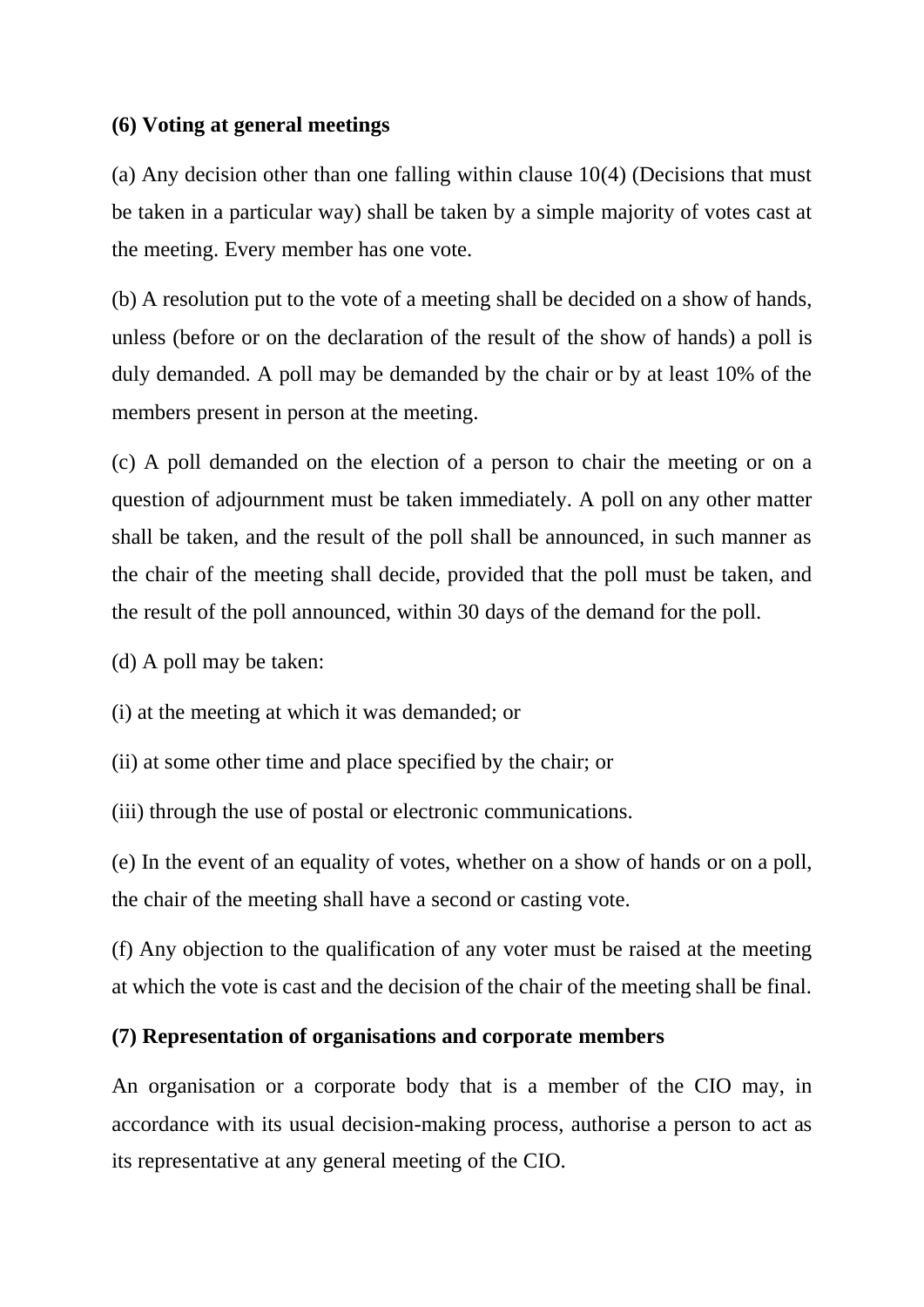The organisation or corporate body must notify the CIO of the name of its representative before the meeting takes place, and the CIO shall be entitled to assume that he or she is authorised to act as the representative at the meeting.

The representative is entitled to exercise the same powers on behalf of the organisation or corporate body as the organisation or corporate body could exercise as an individual member of the CIO.

# **(8) Adjournment of meetings**

The chair may with the consent of a meeting at which a quorum is present (and shall if so directed by the meeting) adjourn the meeting to another time and/or place. No business may be transacted at an adjourned meeting except business which could properly have been transacted at the original meeting.

### **12. Charity trustees**

### **(1) Functions and duties of charity trustees**

The charity trustees shall manage the affairs of the CIO and may for that purpose exercise all the powers of the CIO. It is the duty of each charity trustee:

(a) to exercise his or her powers and to perform his or her functions as a trustee of the CIO in the way he or she decides in good faith would be most likely to further the purposes of the CIO; and

(b) to exercise, in the performance of those functions, such care and skill as is reasonable in the circumstances having regard in particular to:

(i) any special knowledge or experience that he or she has or holds himself or herself out as having; and

(ii) if he or she acts as a charity trustee of the CIO in the course of a business or profession, to any special knowledge or experience that it is reasonable to expect of a person acting in the course of that kind of business or profession.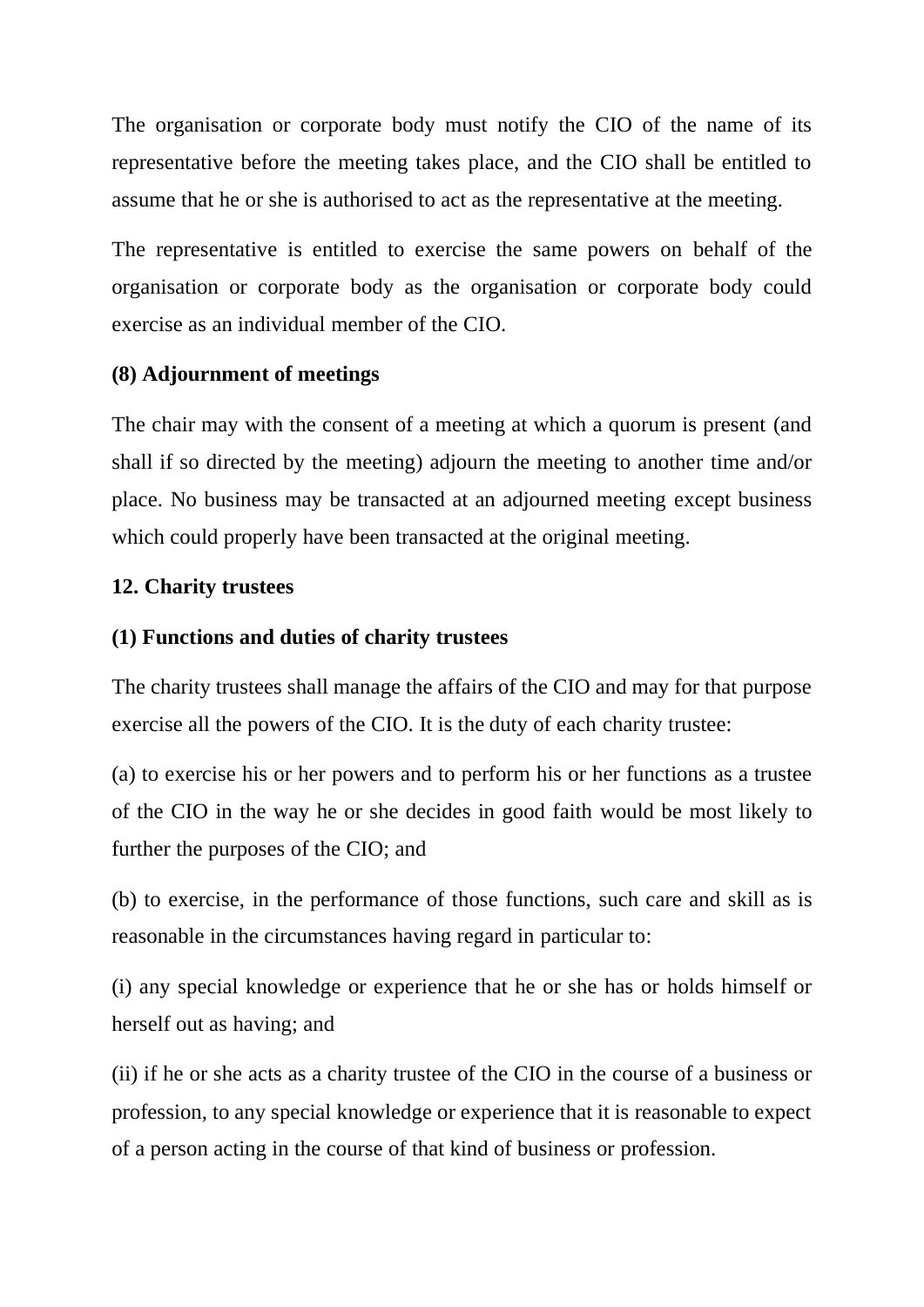# **(2) Eligibility for trusteeship**

(a) Every charity trustee must be a natural person.

(b) No one may be appointed as a charity trustee:

• unless he or she is a member of the CIO or the nominated representative of an organisation or corporate body that is a member of the CIO;

• if he or she is under the age of 16 years; or

• if he or she would automatically cease to hold office under the provisions of clause 15(1)(f).

(c) No one is entitled to act as a charity trustee whether on appointment or on any re-appointment until he or she has expressly acknowledged, in whatever way the charity trustees decide, his or her acceptance of the office of charity trustee.

# **(3) Number of charity trustees**

(a) There must be at least six charity trustees. If the number falls below this minimum, the remaining trustee or trustees may act only to call a meeting of the charity trustees, or appoint a new charity trustee.

(b) There is no maximum number of charity trustees that may be appointed to the CIO.

# **(4) Executive officers**

The charity trustees shall include the following executive officers –

(a) a chair,

(b) a vice chair,

(c) a secretary, and

(d) a treasurer.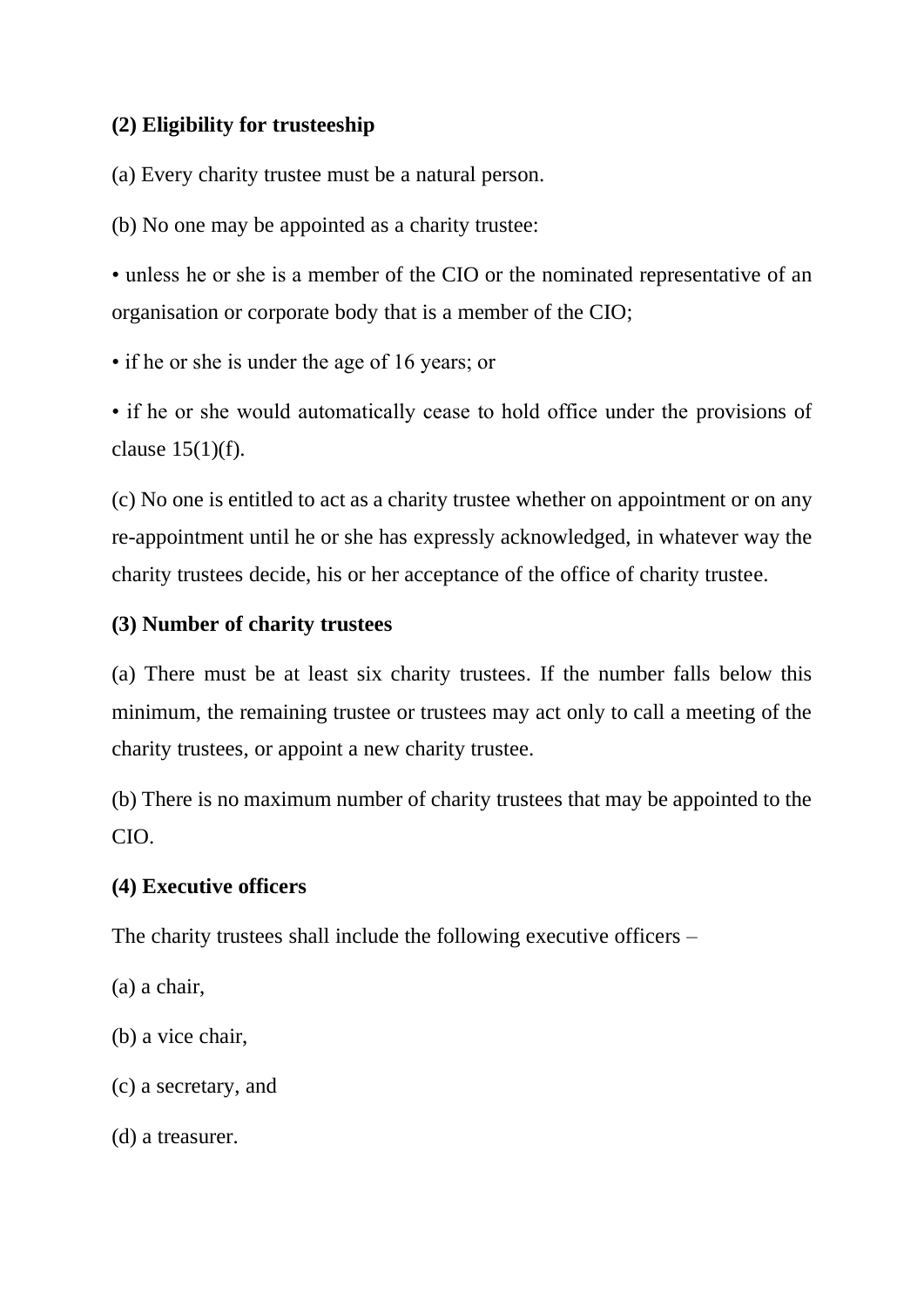# **(5) First charity trustees**

The first charity trustees of the CIO are –

Paul Buckley (Vice Chair)

John Arthur Caddick

Richard Charles

Lynda Donaldson

David James Fox (Chair)

Philip Hall

John Kinghorn

Stephen Lowe

Chris David Magin

John Stephen Pringle (Secretary)

Nigel Redman

Christopher David Spooner (Treasurer)

# **13. Appointment of charity trustees**

(1) At the first annual general meeting of the members of the CIO all the charity trustees shall retire from office;

(2) At every subsequent annual general meeting of the members of the CIO, onethird of the charity trustees shall retire from office. If the number of charity trustees is not three or a multiple of three, then the number nearest to one-third shall retire from office, but if there is only one charity trustee, he or she shall retire;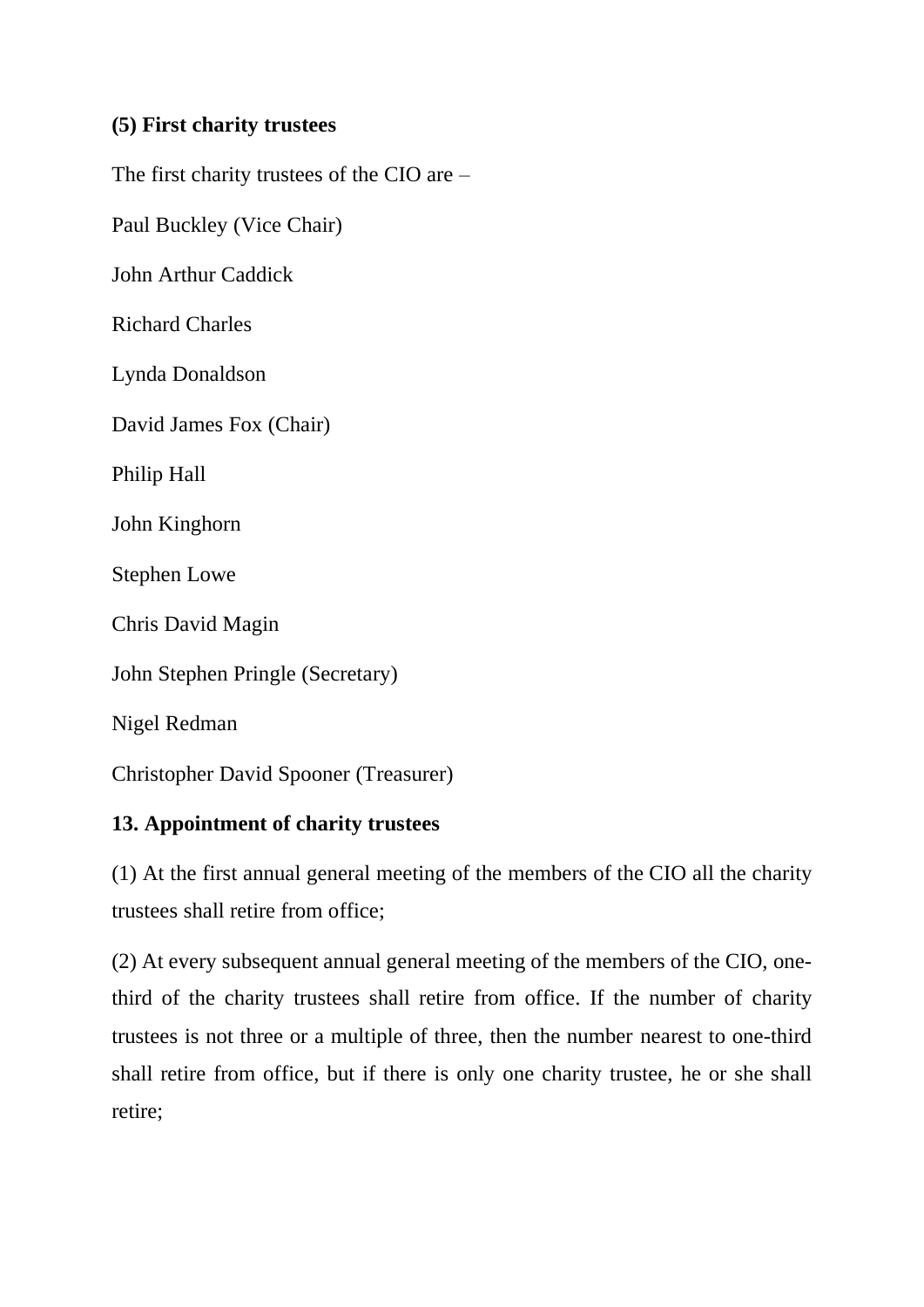(3) The charity trustees to retire by rotation shall be those who have been longest in office since their last appointment or reappointment. If any trustees were last appointed or reappointed on the same day those to retire shall (unless they otherwise agree among themselves) be determined by lot;

(4) The vacancies so arising may be filled by the decision of the members at the annual general meeting, and five or more of those eligible to attend and vote may propose the appointment of a person as an executive officer or other charity trustee by notifying the secretary of the CIO at least three months before the meeting; any vacancies not filled at the annual general meeting may be filled as provided in sub-clause (5) of this clause;

(5) The members or the charity trustees may at any time decide to appoint a new charity trustee, whether in place of a charity trustee who has retired or been removed in accordance with clause 15 (Retirement and removal of charity trustees), or as an additional charity trustee;

(6) A person so appointed by the members of the CIO shall retire in accordance with the provisions of sub-clauses (2) and (3) of this clause. A person so appointed by the charity trustees shall retire at the conclusion of the next annual general meeting after the date of his or her appointment, and shall not be counted for the purpose of determining which of the charity trustees is to retire by rotation at that meeting.

#### **14. Information for new charity trustees**

The charity trustees will make available to each new charity trustee, on or before his or her first appointment:

(a) a copy of this constitution and any amendments made to it; and

(b) a copy of the CIO's latest trustees' annual report and statement of accounts.

#### **15. Retirement and removal of charity trustees**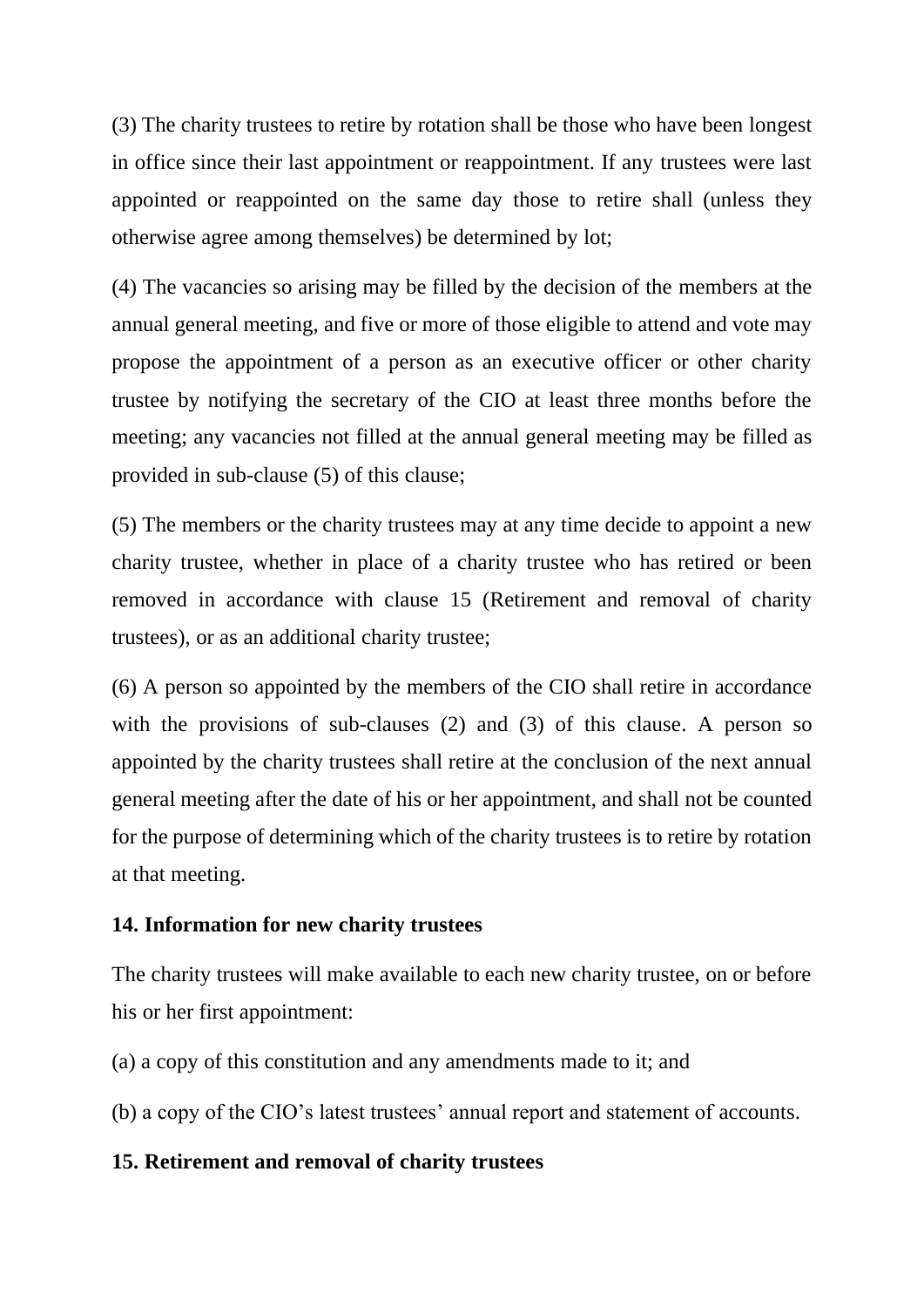(1) A charity trustee ceases to hold office if he or she:

(a) retires by notifying the CIO in writing (but only if enough charity trustees will remain in office when the notice of resignation takes effect to form a quorum for meetings);

(b) is absent without the permission of the charity trustees from all their meetings held within a period of twelve months and the trustees resolve that his or her office be vacated;

(c) dies;

(d) in the written opinion, given to the CIO, of a registered medical practitioner treating that person, has become physically or mentally incapable of acting as a charity trustee and may remain so for more than three months;

(e) is removed by the members of the CIO in accordance with sub-clause (2) of this clause; or

(f) is disqualified from acting as a charity trustee by virtue of sections 178-180 of the Charities Act 2011 (or any statutory re-enactment or modification of those provisions).

(2) A charity trustee shall be removed from office if a resolution to remove that trustee is proposed at a general meeting of the members called for that purpose and properly convened in accordance with clause 11, and the resolution is passed by a two-thirds majority of votes cast at the meeting.

(3) A resolution to remove a charity trustee in accordance with this clause shall not take effect unless the individual concerned has been given at least 14 clear days' notice in writing that the resolution is to be proposed, specifying the circumstances alleged to justify removal from office, and has been given a reasonable opportunity of making oral and/or written representations to the members of the CIO.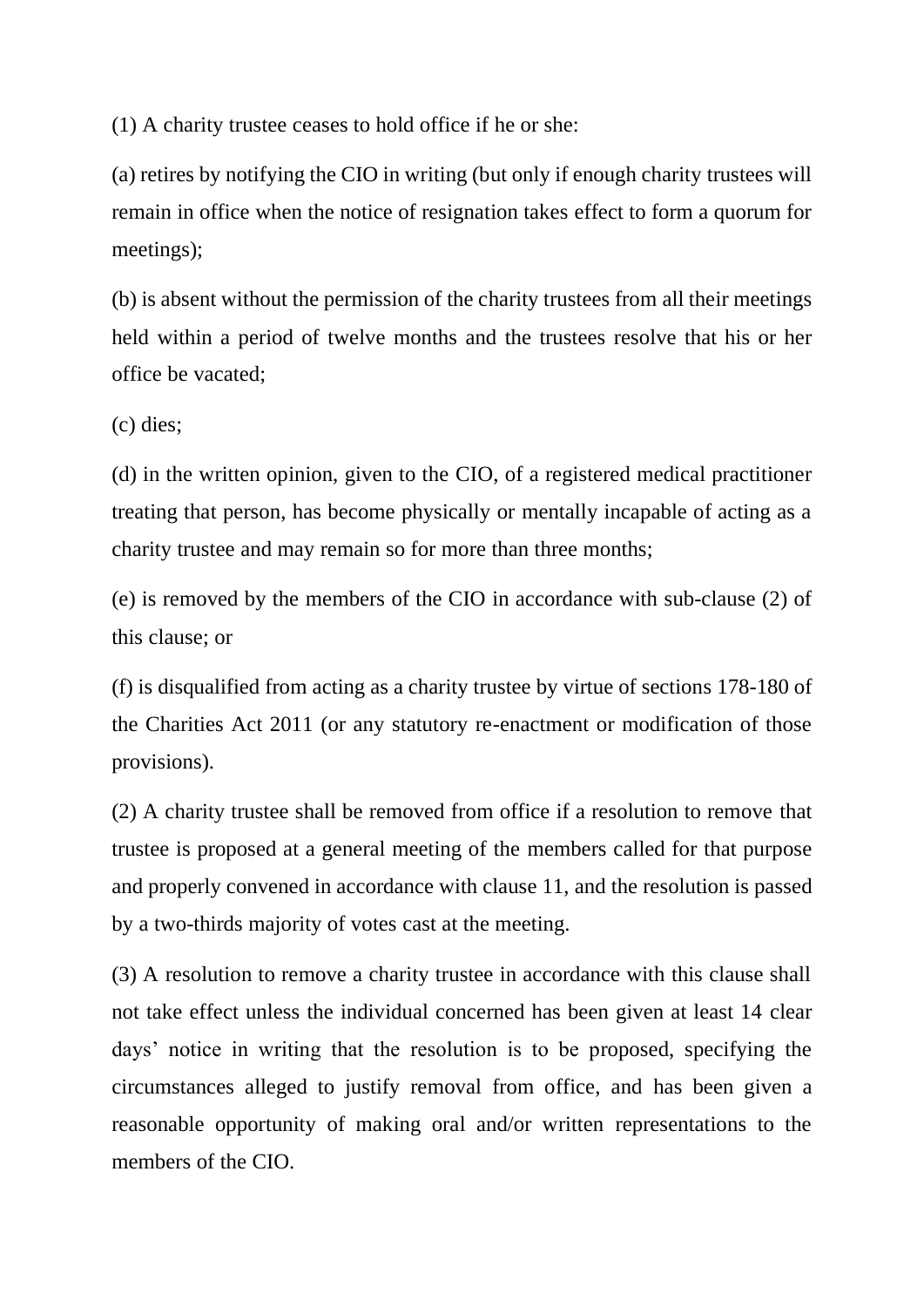### **16. Reappointment of charity trustees**

Any person who retires as a charity trustee by rotation or by giving notice to the CIO is eligible for reappointment. A charity trustee who has served for four consecutive terms may not be reappointed for a fifth consecutive term, unless he or she is to become or continue as an executive officer, but may be reappointed after an interval of at least three years.

# **17. Taking of decisions by charity trustees**

Any decision may be taken either:

• at a meeting of the charity trustees; or

• by resolution in writing or electronic form agreed by a majority of all of the charity trustees,

which may comprise either a single document or several documents containing the text of the resolution in like form to which the majority of all of the charity trustees has signified their agreement.

A charity trustee may not appoint anyone to act on his or her behalf at a meeting of the charity trustees.

#### **18. Delegation by charity trustees**

(1) The charity trustees may delegate any of their powers or functions to a committee or committees, and, if they do, they must determine the terms and conditions on which the delegation is made. The charity trustees may at any time alter those terms and conditions, or revoke the delegation.

(2) This power is in addition to the power of delegation in the General Regulations and any other power of delegation available to the charity trustees, but is subject to the following requirements -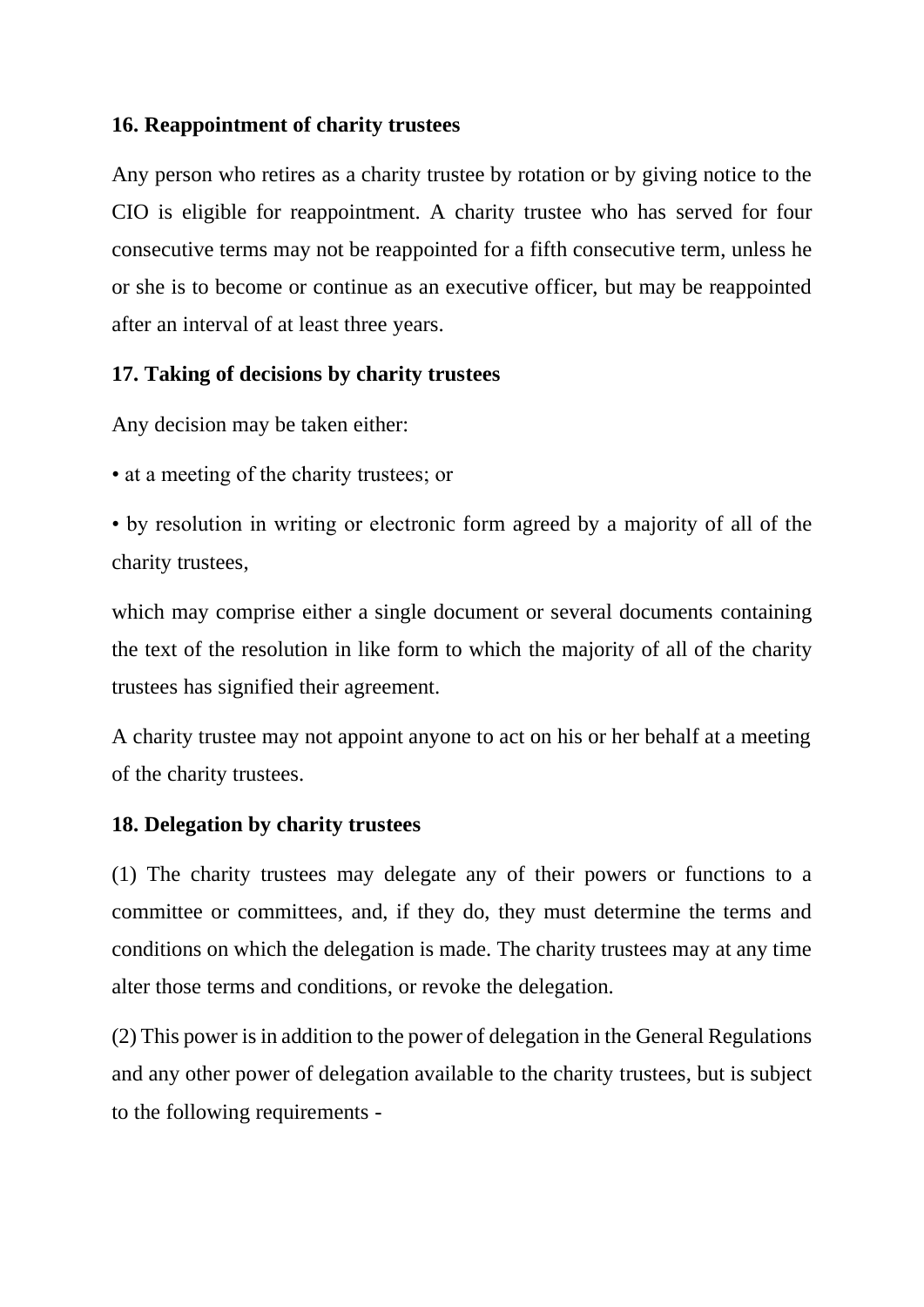(a) a committee may consist of two or more persons, but at least one member of each committee must be a charity trustee;

(b) the acts and proceedings of any committee must be brought to the attention of the charity trustees as a whole as soon as is reasonably practicable; and

(c) the charity trustees shall from time to time review the arrangements which they have made for the delegation of their powers.

# **19. Meetings and proceedings of charity trustees**

# **(1) Calling meetings**

(a) Any charity trustee may call a meeting of the charity trustees.

(b) Subject to that, the charity trustees shall decide how their meetings are to be called, and what notice is required.

# **(2) Chairing of meetings**

The charity trustees may appoint one of their number to chair their meetings and may at any time revoke such appointment. If no-one has been so appointed, or if the person appointed is unwilling to preside or is not present within 10 minutes after the time of the meeting, the charity trustees present may appoint one of their number to chair that meeting.

# **(3) Procedure at meetings**

(a) No decision shall be taken at a meeting unless a quorum is present at the time when the decision is taken. The quorum is four charity trustees, or the number nearest to one third of the total number of charity trustees, whichever is greater, or such larger number as the charity trustees may decide from time to time. A charity trustee shall not be counted in the quorum present when any decision is made about a matter upon which he or she is not entitled to vote.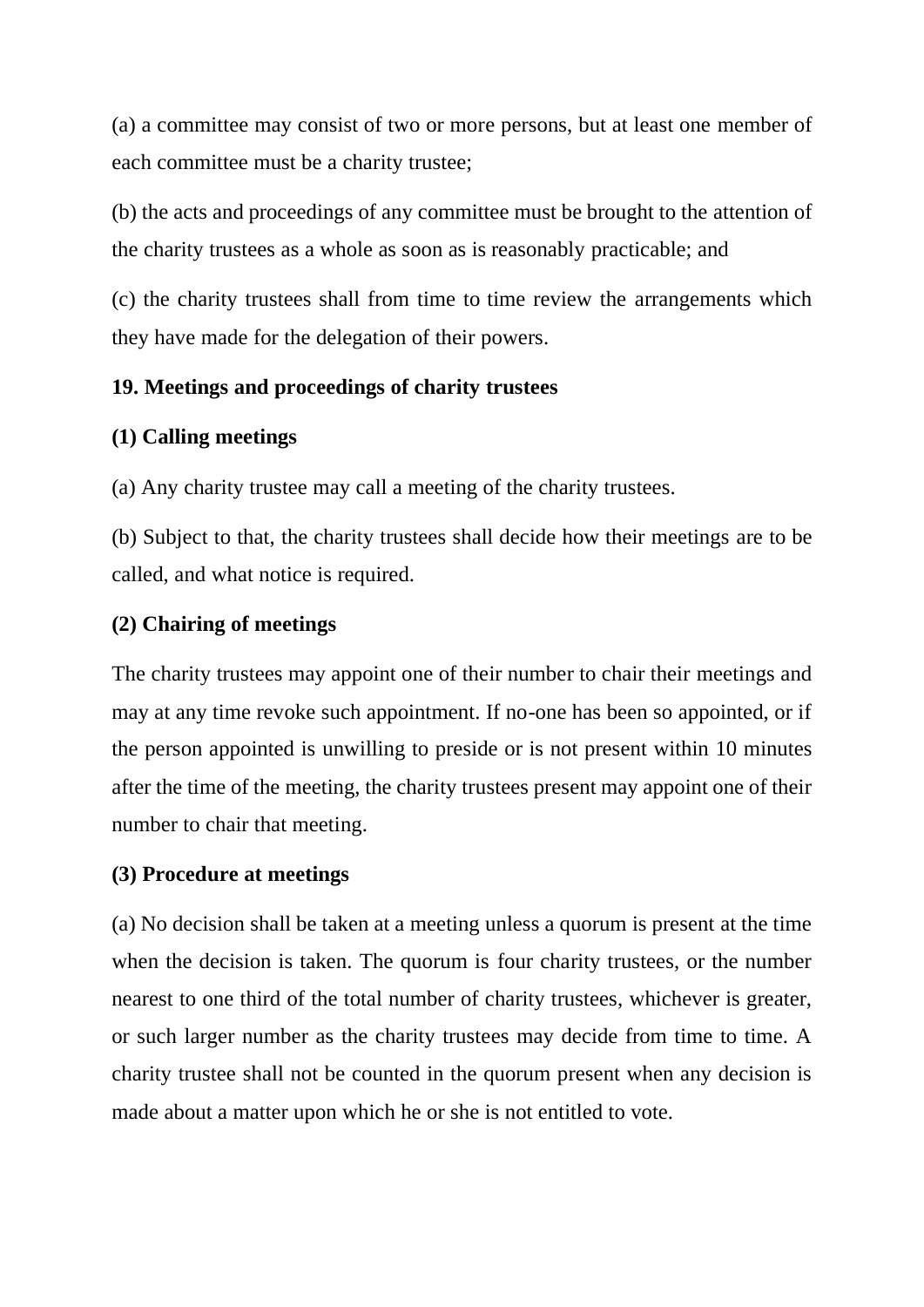(b) Questions arising at a meeting shall be decided by a majority of those eligible to vote.

(c) In the case of an equality of votes, the chair shall have a second or casting vote.

# **(4) Participation in meetings by electronic means**

(a) A meeting may be held by suitable electronic means agreed by the charity trustees in which each participant may communicate with all the other participants.

(b) Any charity trustee participating at a meeting by suitable electronic means agreed by the charity trustees in which a participant or participants may communicate with all the other participants shall qualify as being present at the meeting.

(c) Meetings held by electronic means must comply with rules for meetings, including chairing and the taking of minutes.

# **20. Saving provisions**

(1) Subject to sub-clause (2) of this clause, all decisions of the charity trustees, or of a committee of charity trustees, shall be valid notwithstanding the participation in any vote of a charity trustee:

• who was disqualified from holding office;

• who had previously retired or who had been obliged by the constitution to vacate office;

• who was not entitled to vote on the matter, whether by reason of a conflict of interest or otherwise;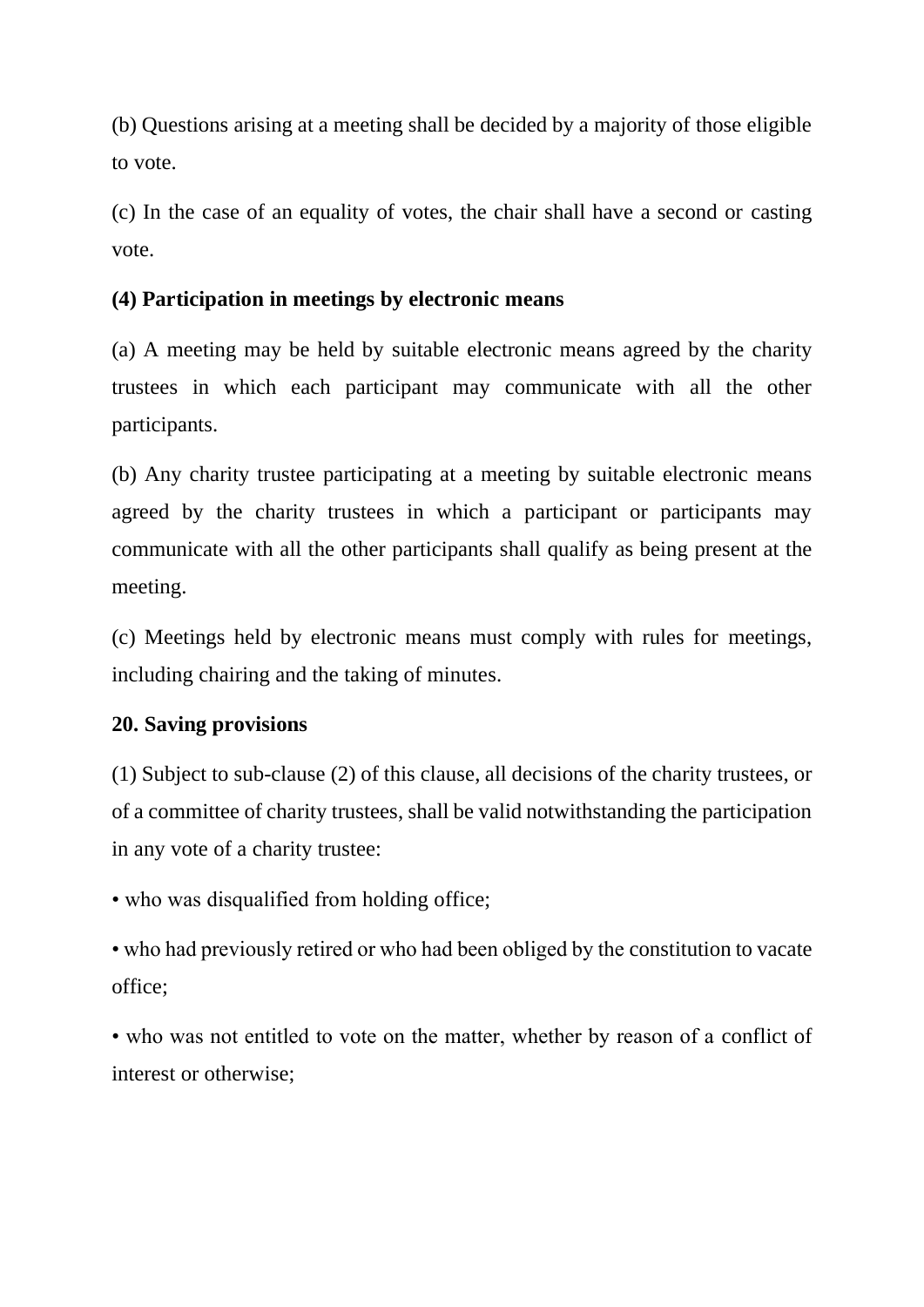if, without the vote of that charity trustee and that charity trustee being counted in the quorum, the decision has been made by a majority of the charity trustees at a quorate meeting.

(2) Sub-clause (1) of this clause does not permit a charity trustee to keep any benefit that may be conferred upon him or her by a resolution of the charity trustees or of a committee of charity trustees if, but for sub-clause (1), the resolution would have been void, or if the charity trustee has not complied with clause 7 (Conflicts of interest).

# **21. President and Vice Presidents**

(1) The charity trustees may elect a President and Vice Presidents to serve for such periods as the charity trustees think fit.

(2) The President and Vice Presidents are not required to be charity trustees.

(3) The charity trustees may remove a person from the office of President or Vice President if in the view of the charity trustees it is in the best interests of the CIO to do so.

# **22. Country Representatives**

(1) The charity trustees may appoint representatives in African or non-African countries to assist them with the work of the CIO.

(2) The charity trustees must keep a register of names and addresses of the country representatives which must be made available to any member of the CIO upon request.

# **23. Execution of documents**

(1) The CIO shall execute documents either by signature or by affixing its seal (if it has one).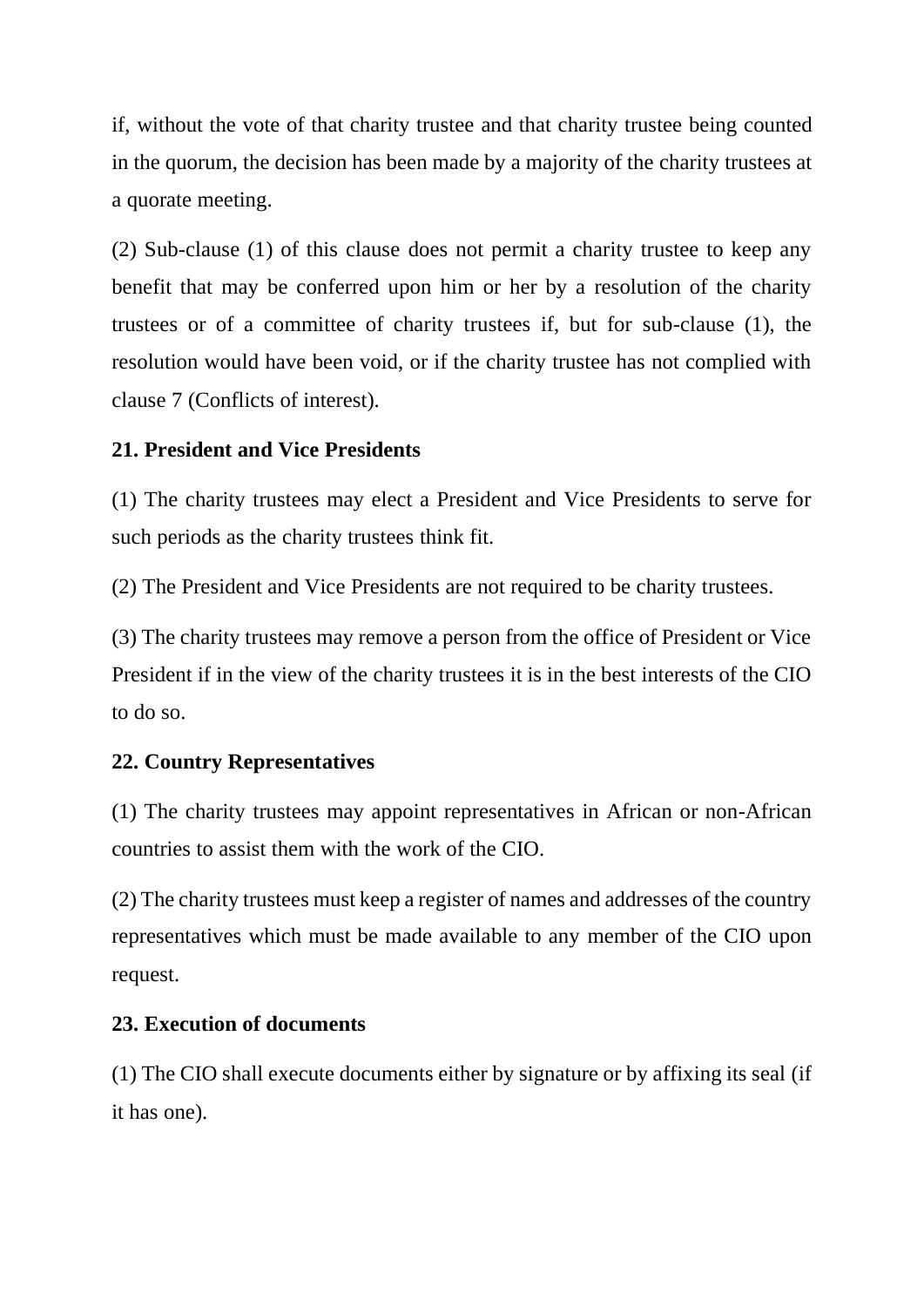(2) A document is validly executed by signature if it is signed by at least two of the charity trustees.

(3) If the CIO has a seal:

(a) it must comply with the provisions of the General Regulations; and

(b) it must only be used by the authority of the charity trustees or of a committee of charity trustees duly authorised by the charity trustees. The charity trustees may determine who shall sign any document to which the seal is affixed and unless otherwise determined it shall be signed by two charity trustees.

# **24. Use of electronic communications**

# **(1) General**

The CIO will comply with the requirements of the Communications Provisions in the General Regulations and in particular:

(a) the requirement to provide within 21 days to any member on request a hard copy of any document or information sent to the member otherwise than in hard copy form;

(b) any requirements to provide information to the Charity Commission in a particular form or manner.

# **(2) To the CIO**

Any member or charity trustee of the CIO may communicate electronically with the CIO to an address specified by the CIO for the purpose, so long as the communication is authenticated in a manner which is satisfactory to the CIO.

# **(3) By the CIO**

(a) Any member or charity trustee of the CIO, by providing the CIO with his or her email address or similar, is taken to have agreed to receive communications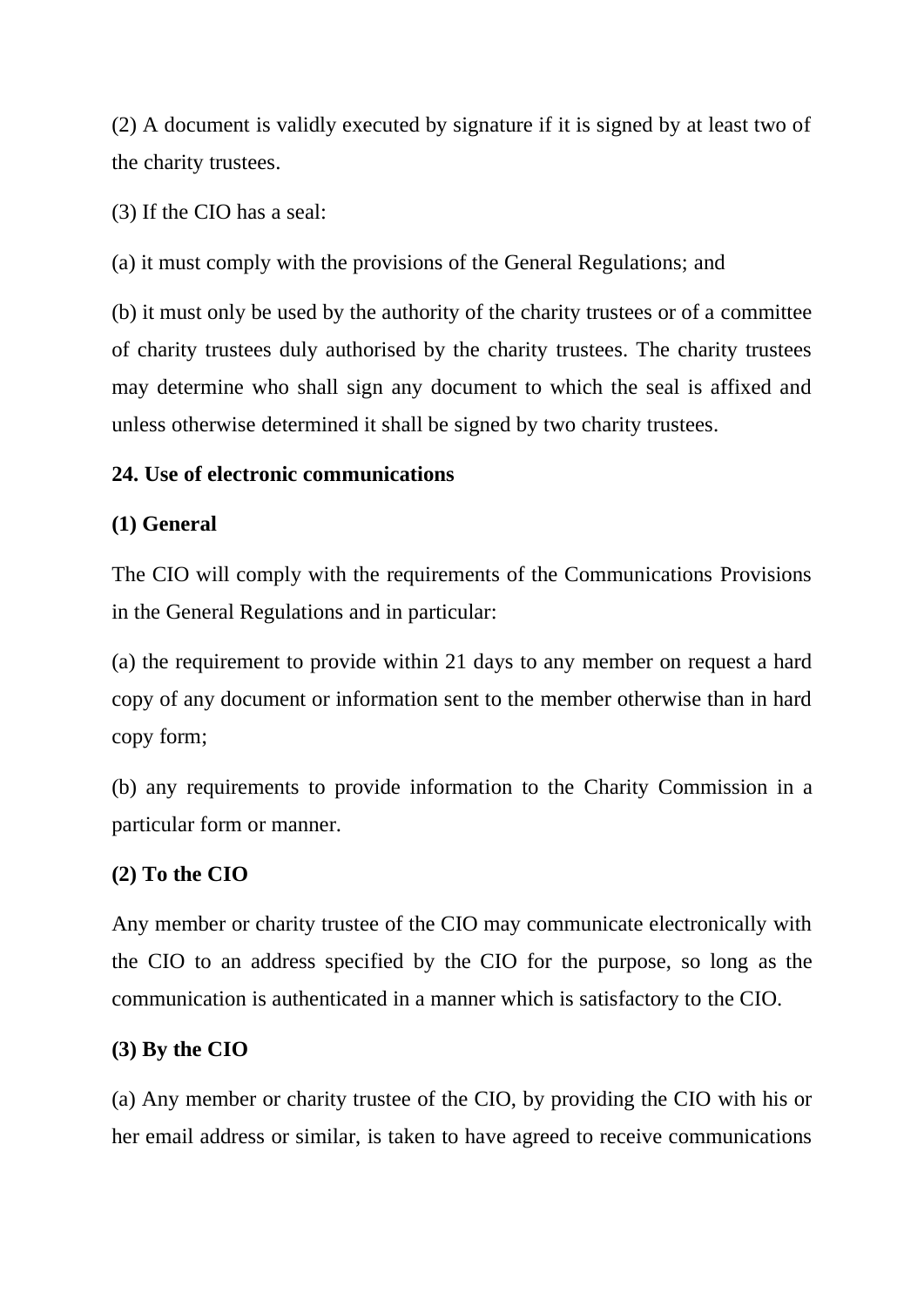from the CIO in electronic form at that address, unless the member has indicated to the CIO his or her unwillingness to receive such communications in that form.

(b) The charity trustees may, subject to compliance with any legal requirements, by means of publication on its website –

(i) provide the members with the notice referred to in clause 11(3) (Notice of general meetings);

(ii) give charity trustees notice of their meetings in accordance with clause 19(1) (Calling meetings); and

(iii) submit any proposal to the members or charity trustees for decision by written resolution in accordance with the CIO's powers under clause 10 (Members' decisions) or 10(3) (Decisions taken by resolution in writing).

(c) The charity trustees must:

(i) take reasonable steps to ensure that members and charity trustees are promptly notified of the publication of any such notice or proposal;

(ii) send any such notice or proposal in hard copy form to any member or charity trustee who has not consented to receive communications in electronic form.

#### **25. Keeping of Registers**

The CIO must comply with its obligations under the General Regulations in relation to the keeping of, and provision of access to, registers of its members and charity trustees.

#### **26. Minutes**

The charity trustees must keep minutes of all:

(1) appointments of officers made by the charity trustees;

(2) proceedings at general meetings of the CIO;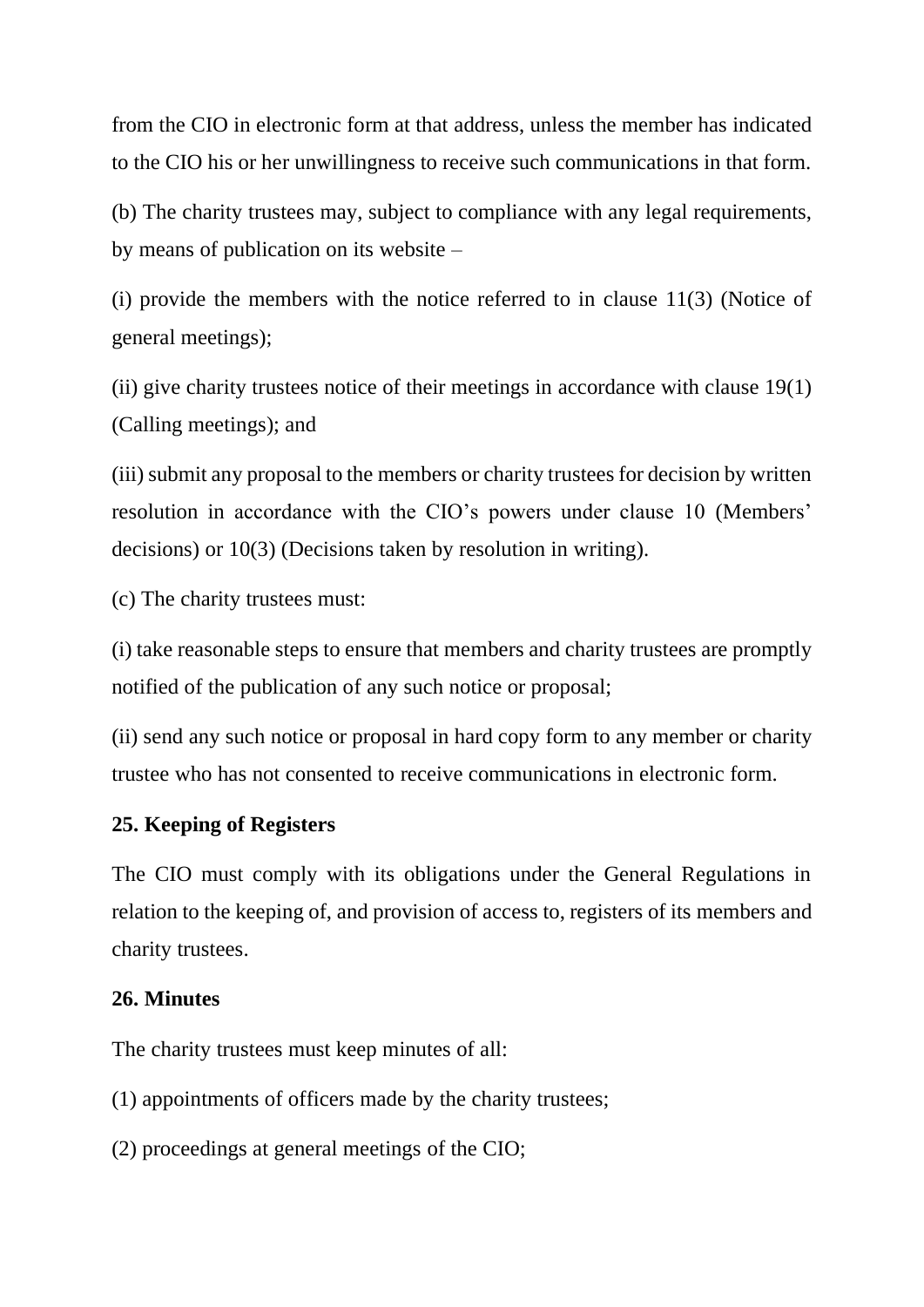(3) meetings of the charity trustees and committees of charity trustees including:

- the names of the trustees present at the meeting
- the decisions made at the meetings; and
- where appropriate, the reasons for the decisions;

(4) decisions made by the charity trustees otherwise than in meetings.

### **27. Accounting records, accounts, annual reports and returns, register**

#### **maintenance**

(1) The charity trustees must comply with the requirements of the Charities Act 2011 with regard to the keeping of accounting records, to the preparation and scrutiny of statements of accounts, and to the preparation of annual reports and returns. The statements of accounts, reports and returns must be sent to the Charity Commission, regardless of the income of the CIO, within 10 months of the financial year end.

(2) The charity trustees must comply with their obligation to inform the Charity Commission within 28 days of any change in the particulars of the CIO entered on the Central Register of Charities.

#### **28. Rules**

The charity trustees may from time to time make such reasonable and proper rules or bye laws as they may deem necessary or expedient for the proper conduct and management of the CIO, but such rules or bye laws must not be inconsistent with any provision of this constitution. Copies of any such rules or bye laws currently in force must be made available to any member of the CIO on request.

# **29. Disputes**

If a dispute arises between members of the CIO about the validity or propriety of anything done by the members under this constitution, and the dispute cannot be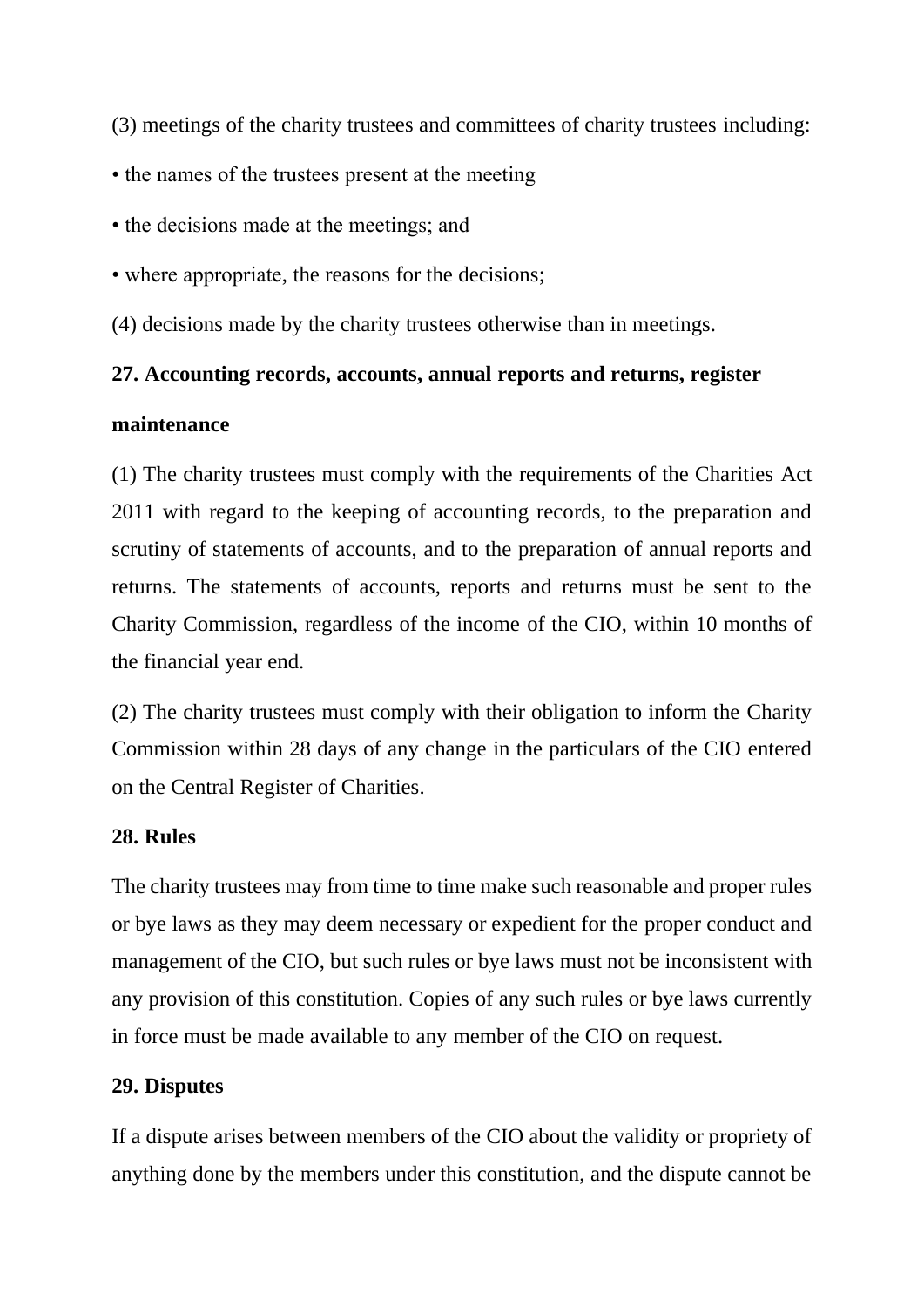resolved by agreement, the parties to the dispute must first try in good faith to settle the dispute by mediation before resorting to litigation.

### **30. Amendment of constitution**

As provided by sections 224-227 of the Charities Act 2011:

(1) This constitution can only be amended:

(a) by resolution agreed in writing by all members of the CIO; or

(b) by a resolution passed by a 75% majority of votes cast at a general

meeting of the members of the CIO.

(2) Any alteration of clause 3 (Objects), clause 31 (Voluntary winding up or dissolution), this clause, or of any provision where the alteration would provide authorisation for any benefit to be obtained by charity trustees or members of the CIO or persons connected with them, requires the prior written consent of the Charity Commission.

(3) No amendment that is inconsistent with the provisions of the Charities Act 2011 or the General Regulations shall be valid.

(4) A copy of any resolution altering the constitution, together with a copy of the CIO's constitution as amended, must be sent to the Charity Commission within 15 days from the date on which the resolution is passed. The amendment does not take effect until it has been recorded in the Register of Charities.

# **31. Voluntary winding up or dissolution**

(1) As provided by the Dissolution Regulations, the CIO may be dissolved by resolution of its members. Any decision by the members to wind up or dissolve the CIO can only be made: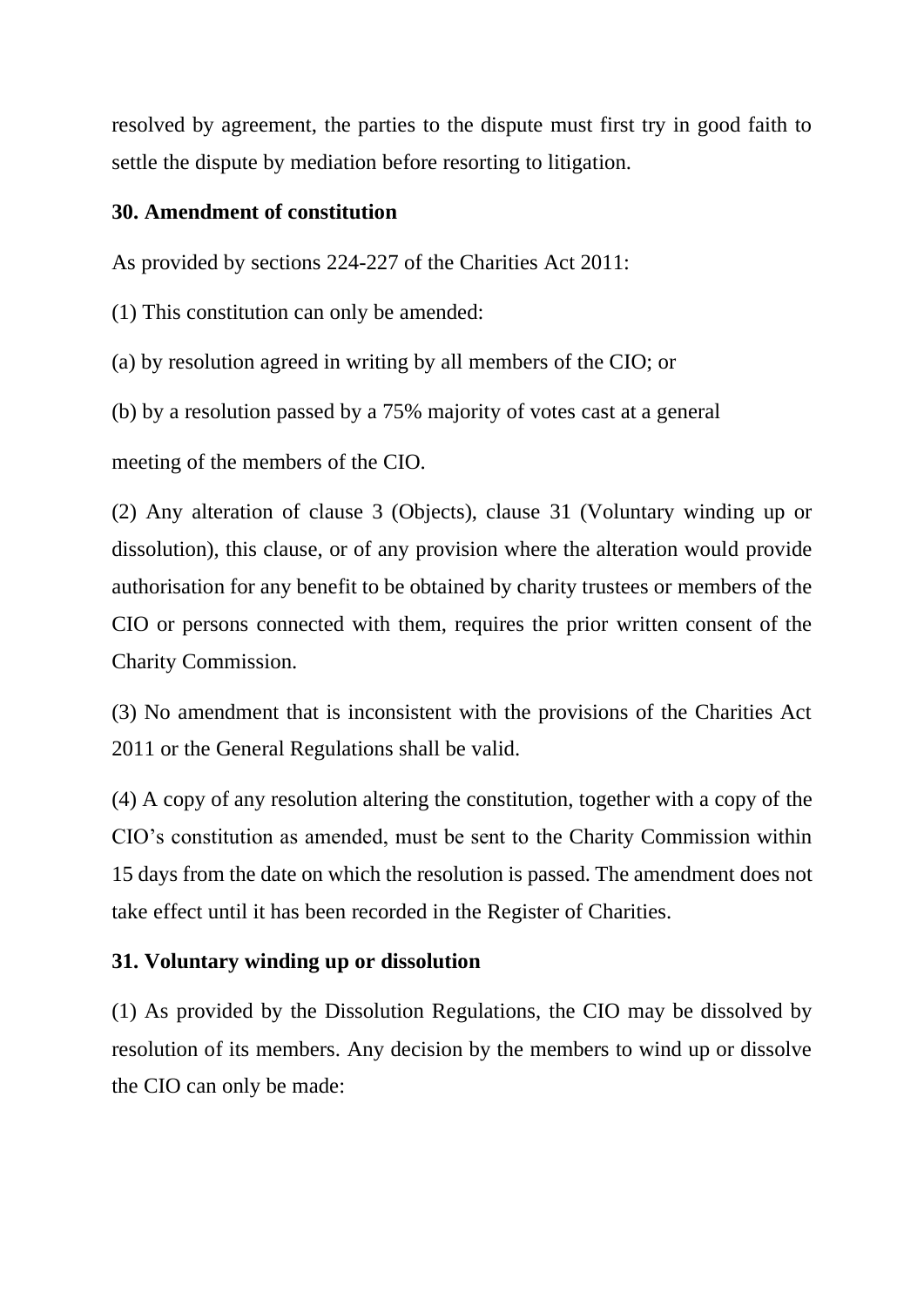(a) at a general meeting of the members of the CIO called in accordance with clause 11 (General meetings of members), of which not less than 14 days' notice has been given to those eligible to attend and vote:

(i) by a resolution passed by a 75% majority of those voting, or

(ii) by a resolution passed by decision taken without a vote and without any expression of dissent in response to the question put to the general meeting; or

(b) by a resolution agreed in writing by all members of the CIO.

(2) Subject to the payment of all the CIO's debts:

(a) Any resolution for the winding up of the CIO, or for the dissolution of the CIO without winding up, may contain a provision directing how any remaining assets of the CIO shall be applied.

(b) If the resolution does not contain such a provision, the charity trustees must decide how any remaining assets of the CIO shall be applied.

(c) In either case the remaining assets must be applied for charitable purposes the same as or similar to those of the CIO.

(3) The CIO must observe the requirements of the Dissolution Regulations in applying to the Charity Commission for the CIO to be removed from the Register of Charities, and in particular:

(a) the charity trustees must send with their application to the Charity Commission:

(i) a copy of the resolution passed by the members of the CIO;

(ii) a declaration by the charity trustees that any debts and other liabilities of the CIO have been settled or otherwise provided for in full; and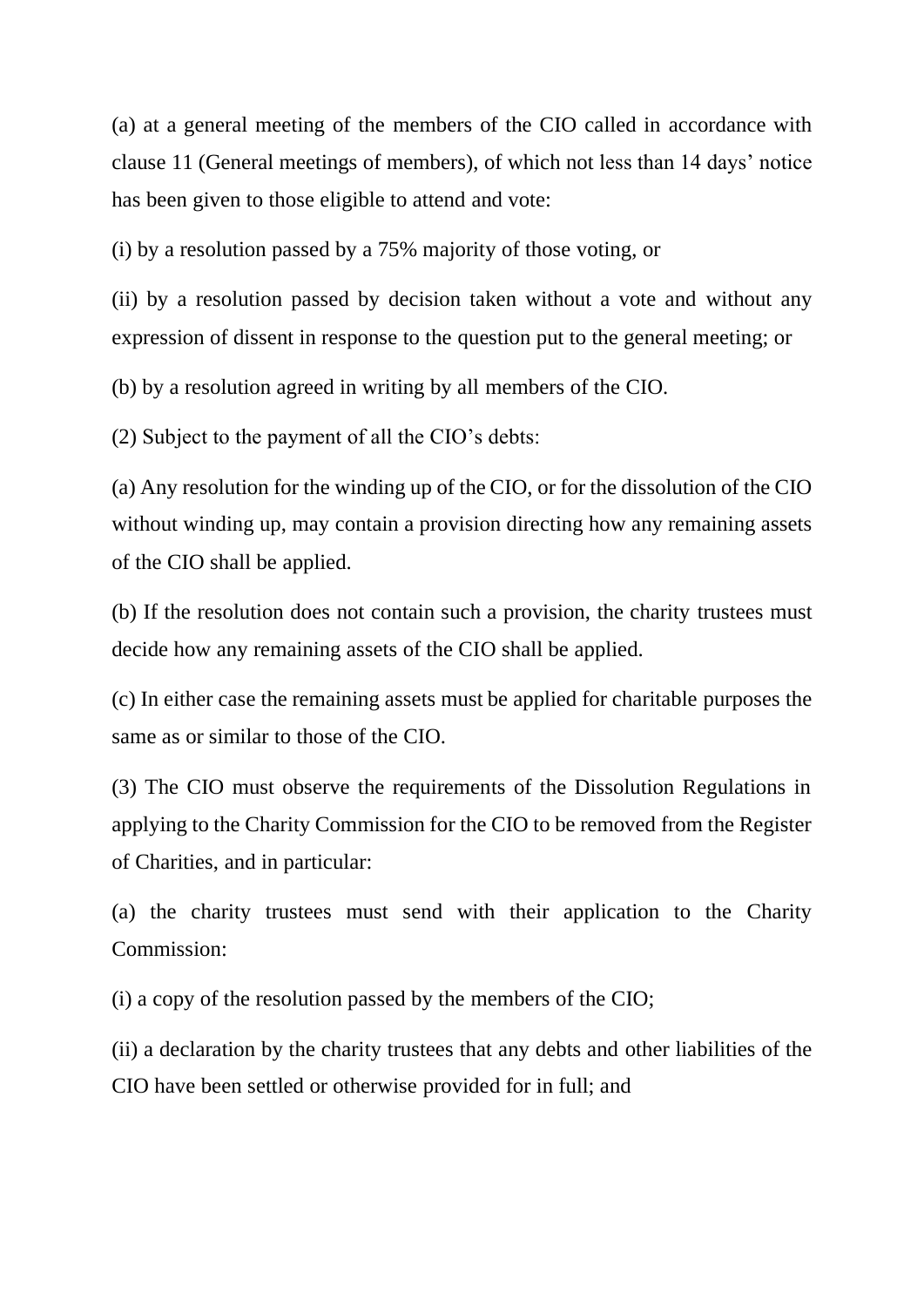(iii) a statement by the charity trustees setting out the way in which any property of the CIO has been or is to be applied prior to its dissolution in accordance with this constitution;

(b) the charity trustees must ensure that a copy of the application is sent within seven days to every member and employee of the CIO, and to any charity trustee of the CIO who was not privy to the application.

(4) If the CIO is to be wound up or dissolved in any other circumstances, the provisions of the Dissolution Regulations must be followed.

#### **32. Interpretation**

In this constitution:

**"charity trustee"** means a charity trustee of the CIO.

# **"connected person"** means:

(a) a child, parent, grandchild, grandparent, brother or sister of the charity trustee;

(b) the spouse or civil partner of the charity trustee or of any person falling within sub-clause (a) above;

(c) a person carrying on business in partnership with the charity trustee or with any person falling within sub-clause (a) or (b) above;

(d) an institution which is controlled –

(i) by the charity trustee or any connected person falling within sub-clause (a), (b) or (c) above; or

(ii) by two or more persons falling within sub-clause  $(d)(i)$ , when taken together;

(e) a body corporate in which –

(i) the charity trustee or any connected person falling within sub-clauses (a) to (c) has a substantial interest; or